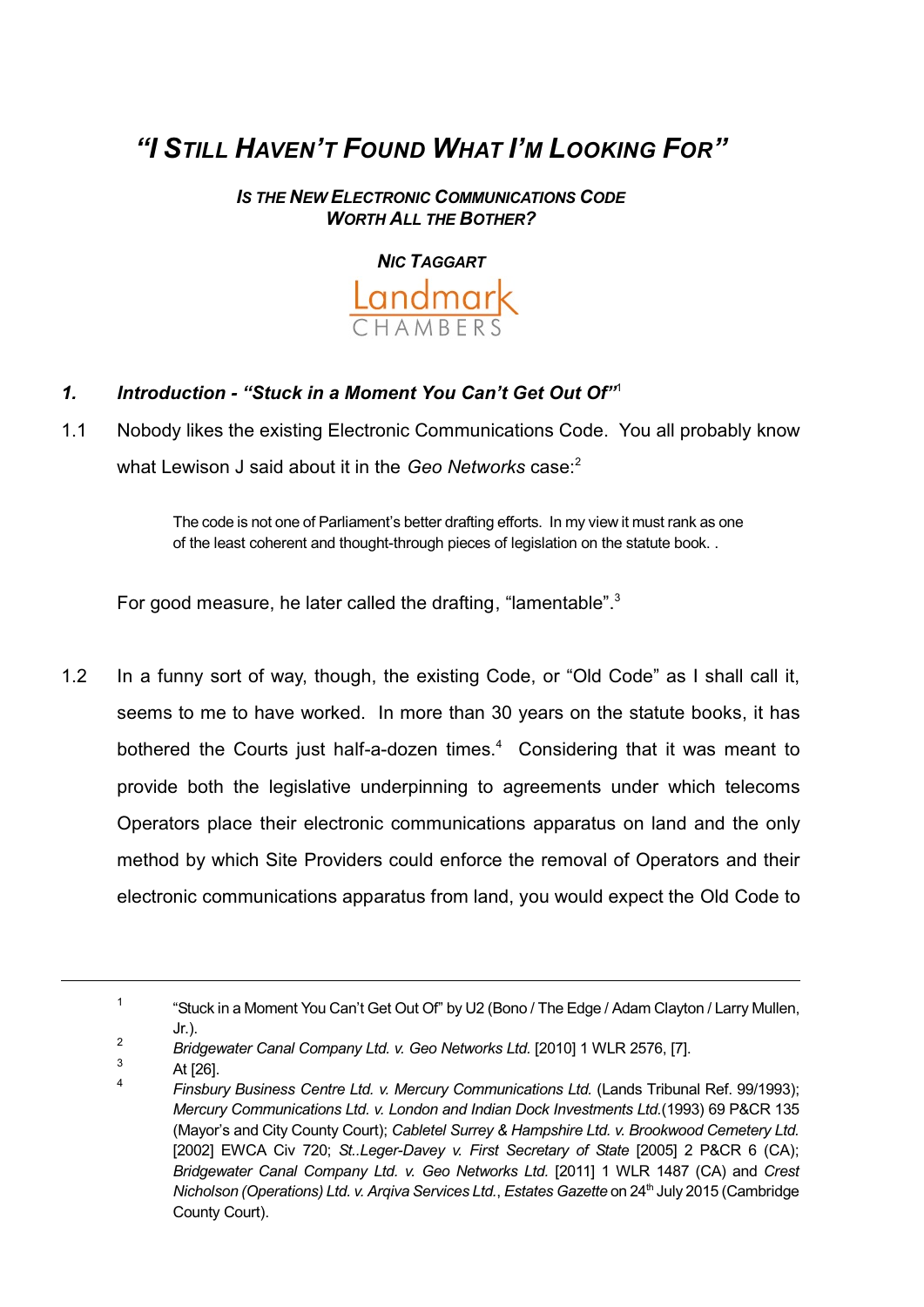be familiar to the County Court as the Landlord and Tenant Act 1954. Not at all; the Old Code has led a very quiet life.

1.3 So why are we here? In December 2010, a Report was produced, entitled "*Britain's* Superfast Broadband Future".<sup>5</sup> It is intended to promote a key promise made by the Coalition Government, namely that the UK should have the best superfast broadband network of any country in the European Union by  $2015$ ;<sup>6</sup>

> Local participation in deciding what is the most useful and appropriate communications solution for your own community is one of the themes of this strategy. We want to do more than bridge the digital divide – we want communities to have the tools to participate fully in the Big Society.

I suppose one way to avoid admitting that we missed the target to have the best superfast broadband network of any country in the European Union<sup>7</sup> is to leave the European Union.

1.4 The central premise of the Report is that "private sector investment *[needs to be]* freed from unnecessary barriers". I think they might mean the Code:

> 5.13 The Court process is time-consuming, with cases currently taking anything up to and beyond 2 years to decide; although it is anticipated that implementation of Article 11 of the Framework Directive will shorten this. Following implementation of the Directive, a decision on rights of way will be made within 6 months. Code operators agree that remuneration for access to land should be given, and that is right, but there are some inconsistencies inthe Code, which refers to both "compensation" and "consideration", and agreeing appropriate compensation is often difficult as a result, with compensation packages varying wildly.

5

6 Anybody know where the sick-bag is? This and the following quote just come from the Foreword.

7 *https://www.gov.uk/government/publications/the-digital-communications-infrastructure-strategy/t* he-digital-communications-infrastructure-strategy. For the funding boost in the Chancellor's autumn statement, see *<http://www.bbc.co.uk/news/live/business-38028907>*.

*http://www.culture.gov.uk/images/publications/10-1320-britains-superfast-broadband-future.pdf.* It was signed by the Secretary of State for Culture, Media, Sport and the Olympics and the Minister for Culture, Communications and The Creative Industries. Even I could not make that up.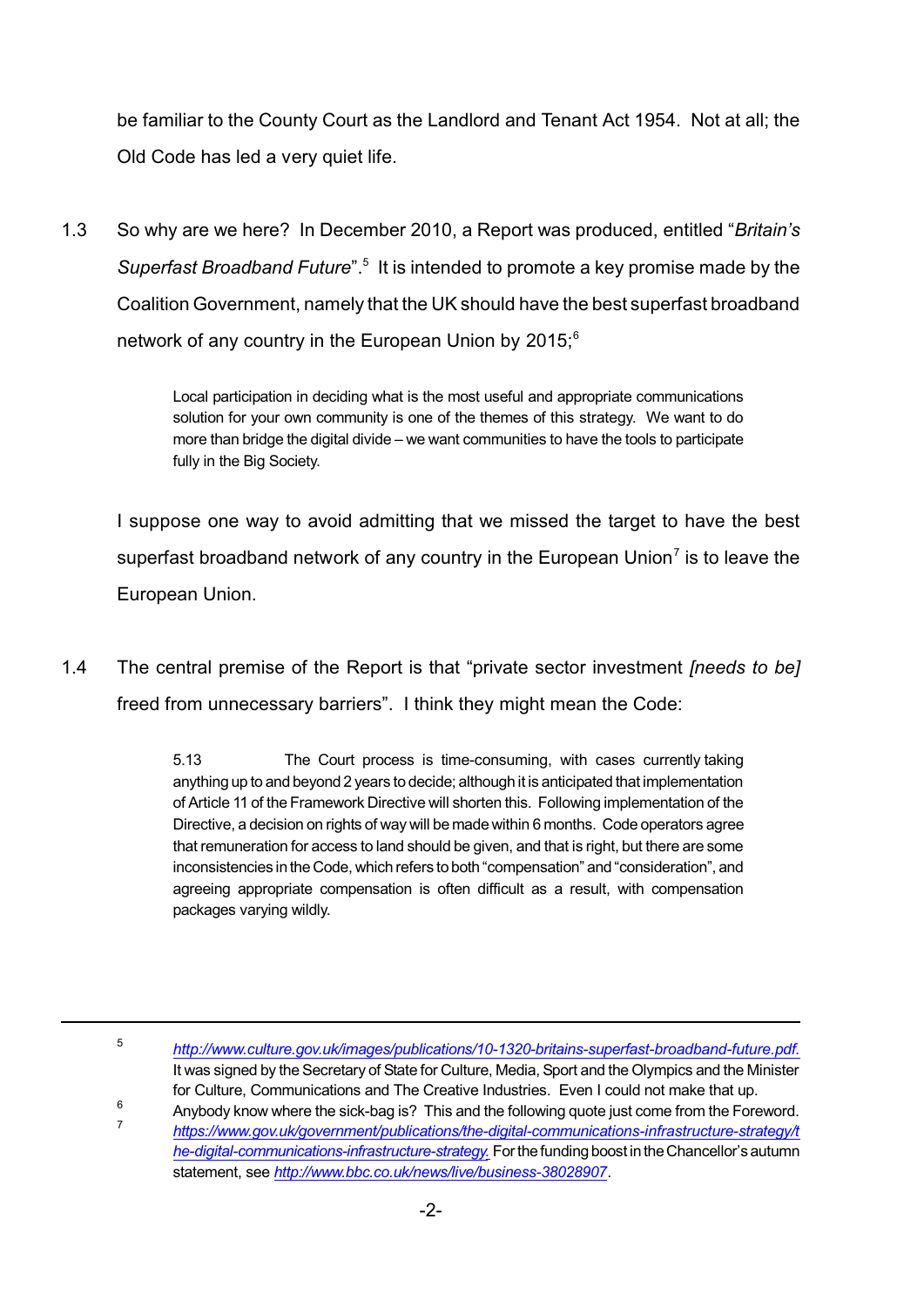5.14 These factors create uncertainty for investment decisions. Government will therefore revisit some of these issues, as part of an overall review of the Communications Act during the lifetime of this Parliament.

5.15 We will consider whether it is appropriate to separate the grant of rights of way from the compensation element, which would at least allow companies to deploy networks more quickly. We will also be reviewing whether it is still appropriate that the County Court award compensation, or whether another body may be more suitable.

- 1.5 As we all now know, the Government did no such thing. It palmed the job off onto the Law Commission, which produced a Consultation Paper in 2012 and a Report in 2013. $^8$  A new Code was brought forward as part of the Infrastructure Bill, on  $9<sup>th</sup>$ January 2015, but was withdrawn on 21<sup>st</sup> January 2015.
- 1.6 Here we go again. We are about to have a shiny "New Code": I am using the version of the New Code as it stood following the Public Bill Committee hearings, so as of 1<sup>st</sup> November 2016.<sup>9</sup>
- 1.7 This time the Department for Culture, Media and Sport's Explanatory Notes to the Bill state:

[14] Following formal consultation in February 2015 and further analysis work, on 17 May 2016 the government published *A New Electronic Communications Code*, setting out plans to legislate The Bill will reform the underpinning rights that communications providers have to acquire land - moving to a "no scheme" regime that ensures property owners will be fairly compensated for use of their land, but restricts their ability to profit from the public need for communications infrastructure. In this respect, it will put the telecommunications sector on a similar footing to utilities like electricity and water, and significantly reduce the cost of providing infrastructure.

[15] The revised code will also provide new rights to upgrade and share infrastructure. The government intends infrastructure sharing to assist future deployment of technology such as 5G. Administrative changes to court processes are intended to allow for faster dispute resolution, making sure that disputes do not delay construction and maintenance of communications infrastructure.

8

9

Law Com. Consultation Paper Nº.205 (2012); Law. Co. Report Nº.336 (2013).

*http://www.publications.parliament.uk/pa/bills/cbill/2016-2017/0087/cbill\_2016-20170087\_en\_1.htm*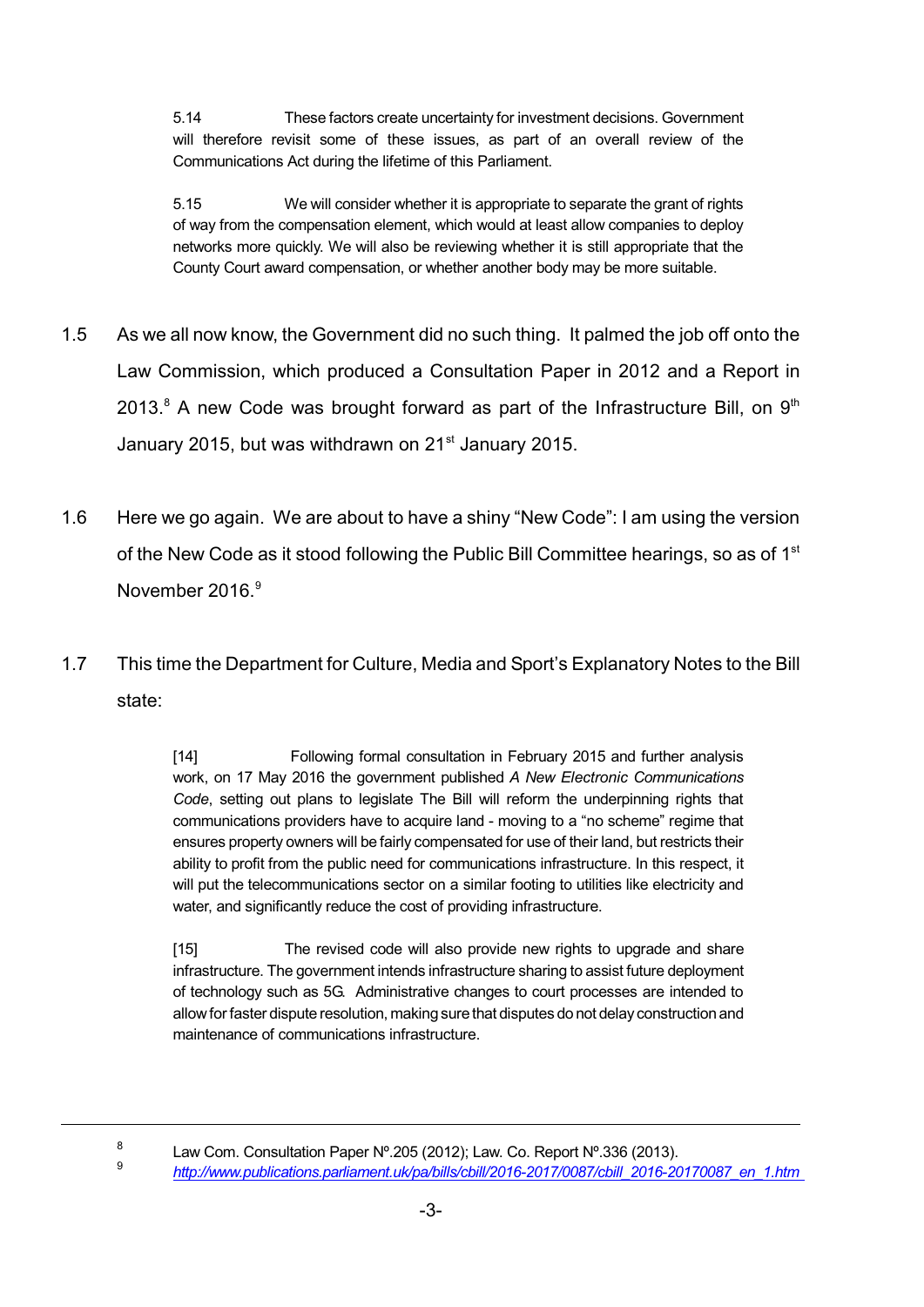Evidence to Public Bill Committee of the House Commons suggested that:<sup>10</sup>

... improving wayleave rights under the ECC will reduce costs for providers by 40%?

And, of course, we have that new promise as of Monday this week for delivering "gold standard full-fibre broadband".<sup>11</sup> That phrase must mean something, as even the Treasury accepts that we lag behind in having it. Whatever it is. Although it may just be an application of the principle, if you fail to reach your objective, redefine the objective, preferably in a meaningless way.

1.8 The New Code is a very bouncing baby: 108 paragraphs long compared to modest 29 paragraphs of the Old Code - and nobody read half of those. I cannot consider the whole thing here, so I am just going to pick up on a few things that might be of interest (to me, anyway).

# *2. Has the Essence of the Code Been Changed? - A "DNA Remix"?*<sup>12</sup>

- 2.1 Let us start with something that has changed, something which some people thought was an essential part of the DNA of the Old Code. The phrase "no person should unreasonably be denied access to an electronic communications network" appeared many times in the Old Code, but most importantly in the Court's power to impose agreements on Site Providers.<sup>13</sup>
- 2.2 In *Geo Networks*, Sir Andrew Morritt C described this phrase as the "overriding principle" of the Code:

<sup>&</sup>lt;sup>10</sup> Hansard HC Deb, 11<sup>th</sup> October 2016, p.9, col.1, Kevin Brennan (Cardiff West) (Lab).

<sup>11</sup> [http://www.bbc.co.uk/news/technology-38051066](http://www.bbc.co.uk/news/technology-38051066.). 21<sup>st</sup> November 2016.

<sup>12</sup> "Tom's Diner DNA Remix" by DNA, feat. Suzanne Vega (Suzanne Vega/ Nick Batt/ Neal Slateford). 13 Paragraph 5(3): "The court shall make an order under this paragraph if, but only if, it is satisfied that any prejudice caused by the order- (a) is capable of being adequately compensated for by money; or (b) is outweighed by the benefit accruing from the order to the persons whose access to an electronic communications network or to electronic communications services will be secured by the order".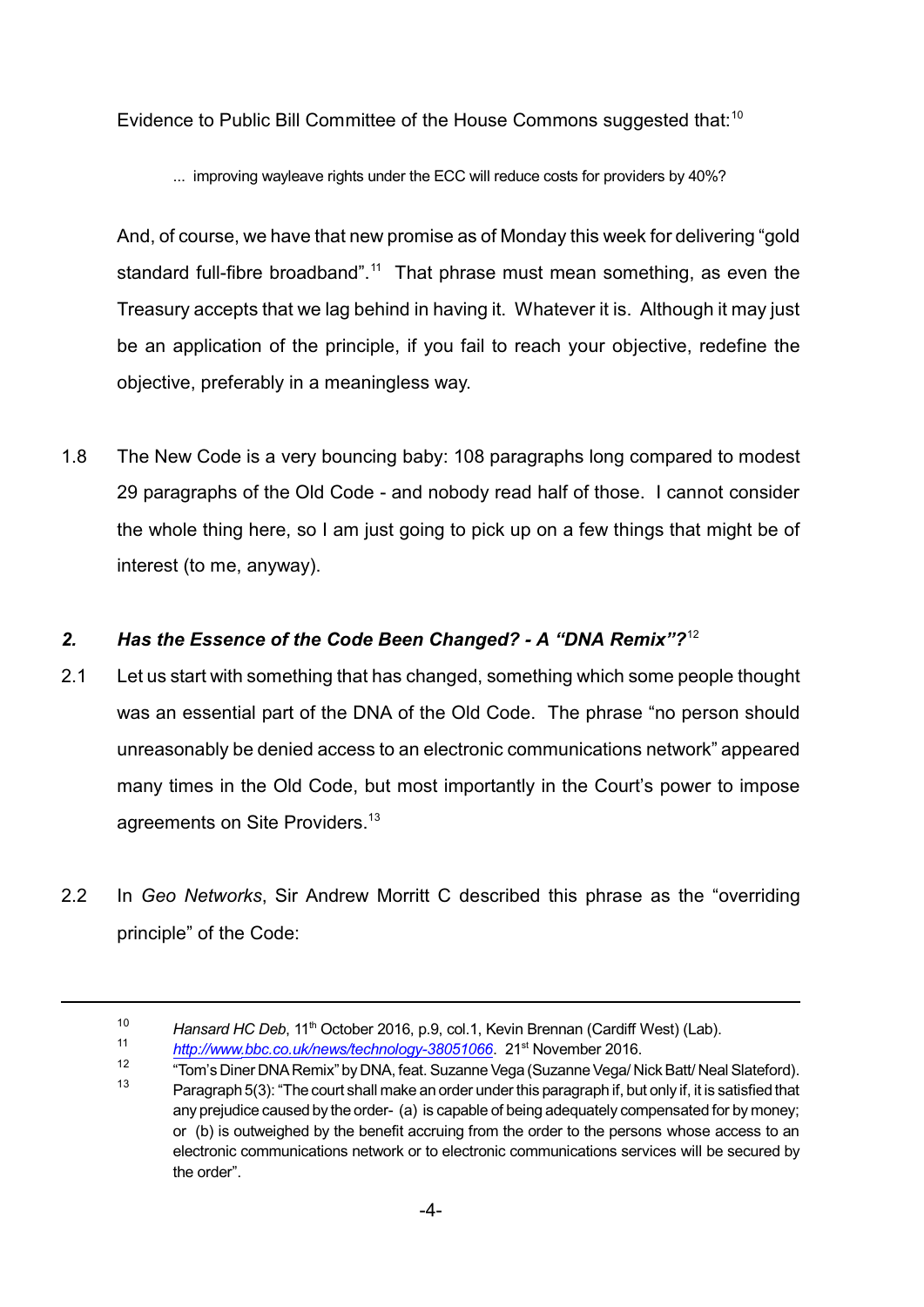[25] ... The Code was originally enacted as part of the privatisation of British Telecommunications and consequential expansion of the telecommunications market. It was substantially amended by the Communications Act 2003 which was enacted for the like purpose but in the light of all the technological developments in the intervening period. Thus the overriding principle proclaimed in paragraphs 5(4), 13(5) and elsewhere is that "no person should unreasonably be denied access to an electronics communications network or to electronic communications services".

These words were interpreted to as showing that the Code should always be interpreted pro-Operator and contra-Site Provider. In the New Code, these words have gone. Does this mean a change in policy?

2.3 It would be surprising to change the policy, given the avowedly pro-Operator stance behind the legislation. And, indeed, the policy has been preserved by directing the court or any other decision taker imposing Code Powers that they must:

> have regard to the public interest in there being access to a choice of high quality electronic communications services

This appears in the New Code at paragraph 20(4) (which is the equivalent of Old paragraph 5(4)) and new paragraph 51(6) (which is the equivalent of Old paragraph 13(5)). So, the new principle is applied at the same places, but is it any different?

- 2.3.1 It has been argued that a person was not "unreasonably be denied access to an electronics communications network" if they could gain access to an Operator's network, even if they could not choose to gain access to a range of networks.
- 2.3.2 This was always, in my view, a dud point as the "Long Title" to the Telecommunications Act 1984 made it plain that the purpose of the Act was to promote competition within the industry, so the existing words should have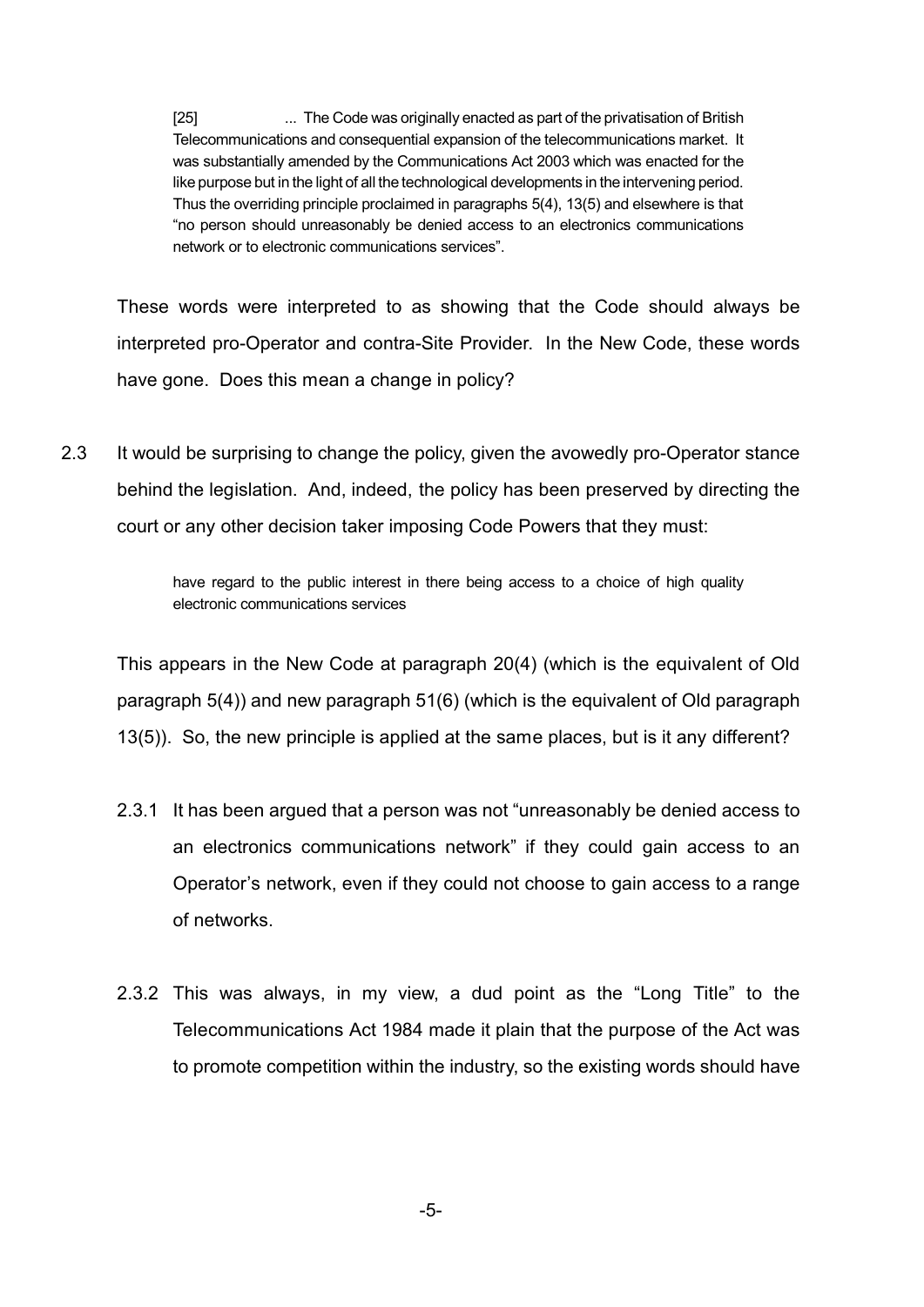been read as meaning "an electronics communications network *of their choice*", but it is nice to get it confirmed.<sup>14</sup>

- 2.3.3 It is a nice bit of "spin" to see that we have gone beyond telling the Court to have regard to access, so now we Court is to ensure we all have a "choice of high quality electronic communications services". That is good for Operators wanting to saturate exiting localities with more choice or making sure they can upgrade already existing kit; not so good for pushing new broadband kit out into the boondocks.
- 2.3.4 I am not sure that telling the court to "have regard to the public interest" is helpful. The Old Code formula was plain that one asked whether the consumer was being "unreasonably" refused access; but here, how much regard should the Court have? What is the extent of the "public interest"? How does one balance improved network coverage or a choice of two cable operators for a couple of remote farmhouses with the loss of property rights (albeit with compensation) to be imposed on a Site Provider? It is like asking the judge to compare apples with Thursdays.<sup>15</sup>
- 2.4 I do not see this as a positive step in delivering the avowed policy. This drafting removes something that was an established "given" with the Old Code and make it uncertain, by taking out a clear principle and replacing it with an uncertain and unpredictable balancing act, with no indication as to what the judge is supposed to do.

<sup>14</sup> A point made by Sir Andrew in the quote from *Geo Networks*, above.

<sup>15</sup> *Per* Lloyd-Jacob J, *passim*: see *Gareth Pearce v. Ove Arup Partnership Ltd.* (2002) 25(2) IPD 25011 at [49] (Jacob J).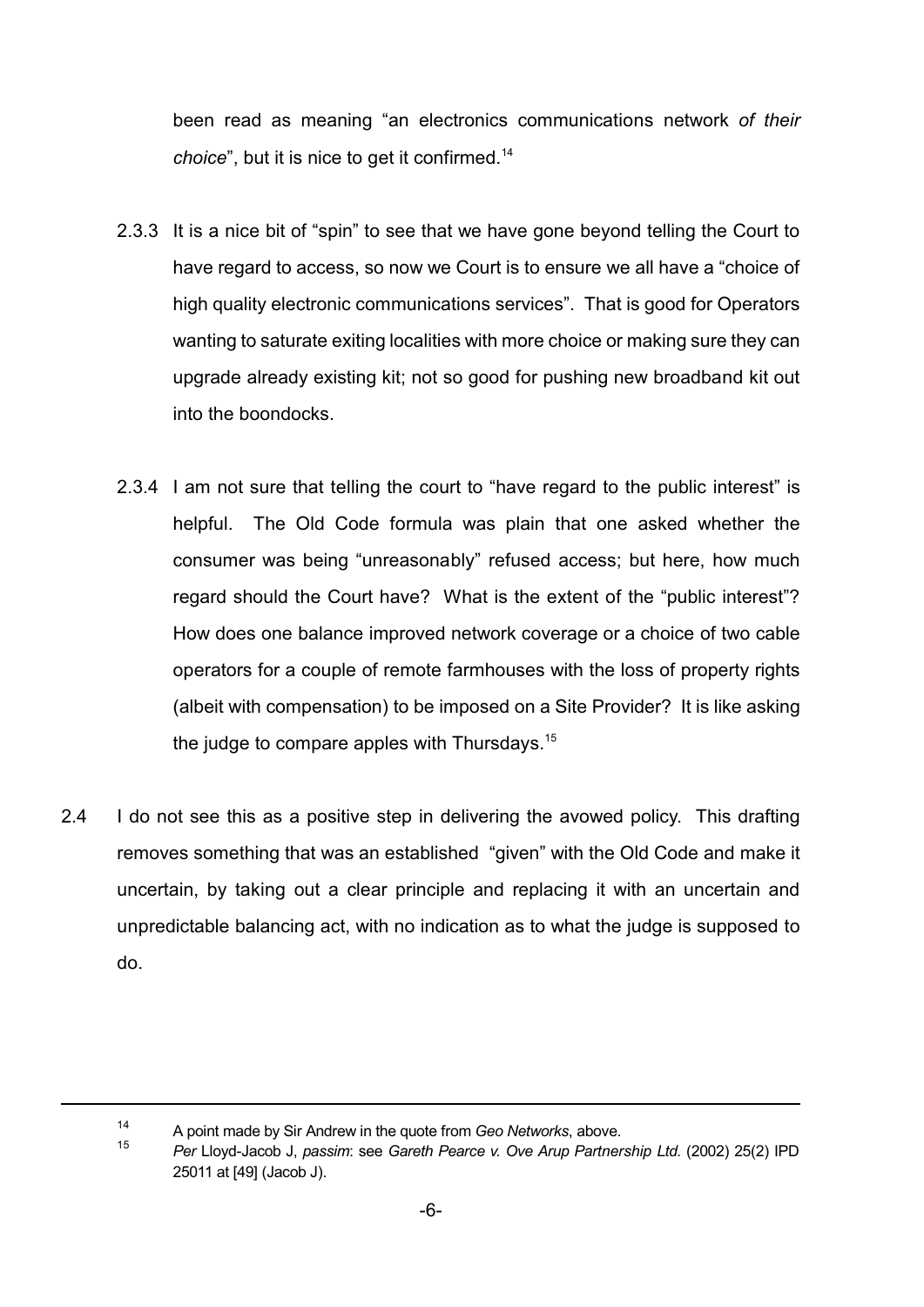## *3. New Code Powers: "Nothing's Gonna Stop Me Now I've Got the Power!"*<sup>16</sup>

- 3.1 Let us move on to something that has changed a bit, but not much: the extent of Code Powers. The central tenet of the Old Code was that it conferred on an Operator the right to come onto land, if necessary by order of the Court against the will of the Site Provider, to exercise "Code Powers".
- 3.2 Paragraph 2(1) of the Old Code conferred upon Operators' these rights:
	- 3.2.1 to execute any works on that land for or in connection with the installation, maintenance, adjustment, repair or alteration of electronic communications apparatus; or
	- 3.2.2 to keep electronic communications apparatus installed on, under or over that land; or
	- 3.2.3 enter that land to inspect any apparatus kept installed (whether on, under or over that land or elsewhere) for the purposes of the operator's network.
- 3.3 That is a useful set of powers, limited by the absence of a power under the Old Code to actually *use* the apparatus once it is installed, although that power is probably implicit.<sup>17</sup> There is no point in Parliament giving Operators the power to install and maintain electronic communications apparatus if there is no power to use it - including any ability to keep it powered up...

<sup>16</sup> "Power" by Rainbow (Richie Blackmore / Roger Glover / Joe Lynn Turner).

<sup>&</sup>lt;sup>17</sup> When this error is made in leases, the courts usually imply a term. So, a landlord's right to repair premises usually carries with it an implied duty to allow the landlord access to the extent necessary to facilitate the right: *Saner v. Bilton (Nº.1)* (1878) 7 Ch D 815 (Fry J); *Edmonton Corporation v. WM Knowles & Son Ltd.* (1962) 60 LGR 124 (McNair J).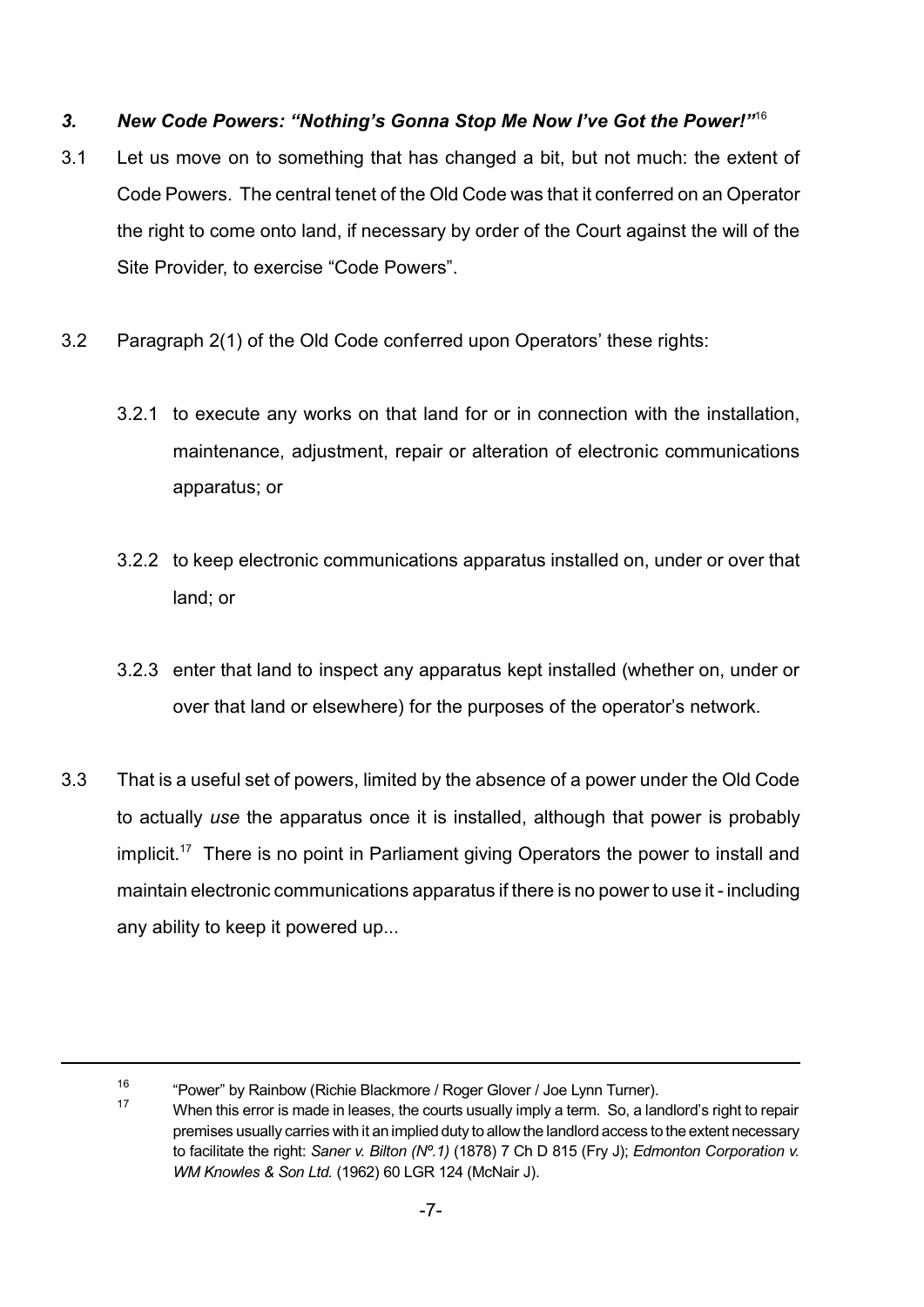- 3.4 The New Code paragraph 3, by contrast, replicates all those powers and adds three new explicit powers. The first two are clear enough:
	- 3.4.1 to operate electronic communications apparatus; and
	- 3.4.2 to connect the electronic communications apparatus to a power supply (but not saying whose supply).

All nice to have made express and explicit, but hardly worth the effort of a new Code. Unless, of course, Parliament thinks that the Old Code does not confer equivalent rights to use and power up the kit...

3.5 The third additional power in New Code paragraph 3 is an express power to "upgrade" an Operator's electronic communications apparatus. I am not sure that is a good idea. "Upgrading" is not defined in the Code, so in accordance with the usual rules of statutory interpretation, the ordinary English meaning of the word will apply.<sup>18</sup> Thus: $19$ 

> Raise (something) to a higher standard, in particular improve (equipment or machinery) by adding or replacing components:

Imagine that the permitted electronic communications apparatus under an agreement is a tower and 5 antennas, plus associated equipment. It seems to me that neither the tower nor the antennas would be "upgraded" by the addition of another antenna: the tower is not a better tower for the addition of an extra antenna; it is still the same tower. Taking an antenna off and replacing it with a better one is, perhaps, "upgrading" the antenna, but certainly not the tower. For that matter, adding a new

<sup>18</sup> *River Wear Commissioners v. Adamson* (1877) 2 App Cas 743, 763, *per* Lord Blackburn (HL). "OrdinaryEnglish" is theEnglish spoken by "an ordinary speaker of English":*Young v.SunAlliance & London Assurance* [1976] 1 WLR 104, 110 *per* Cairns LJ, who added, "giving oneself for the moment the credit of assuming that one is an ordinary Englishman". 19

*Shorter Oxford English Dictionary* (6 th edition, 2007).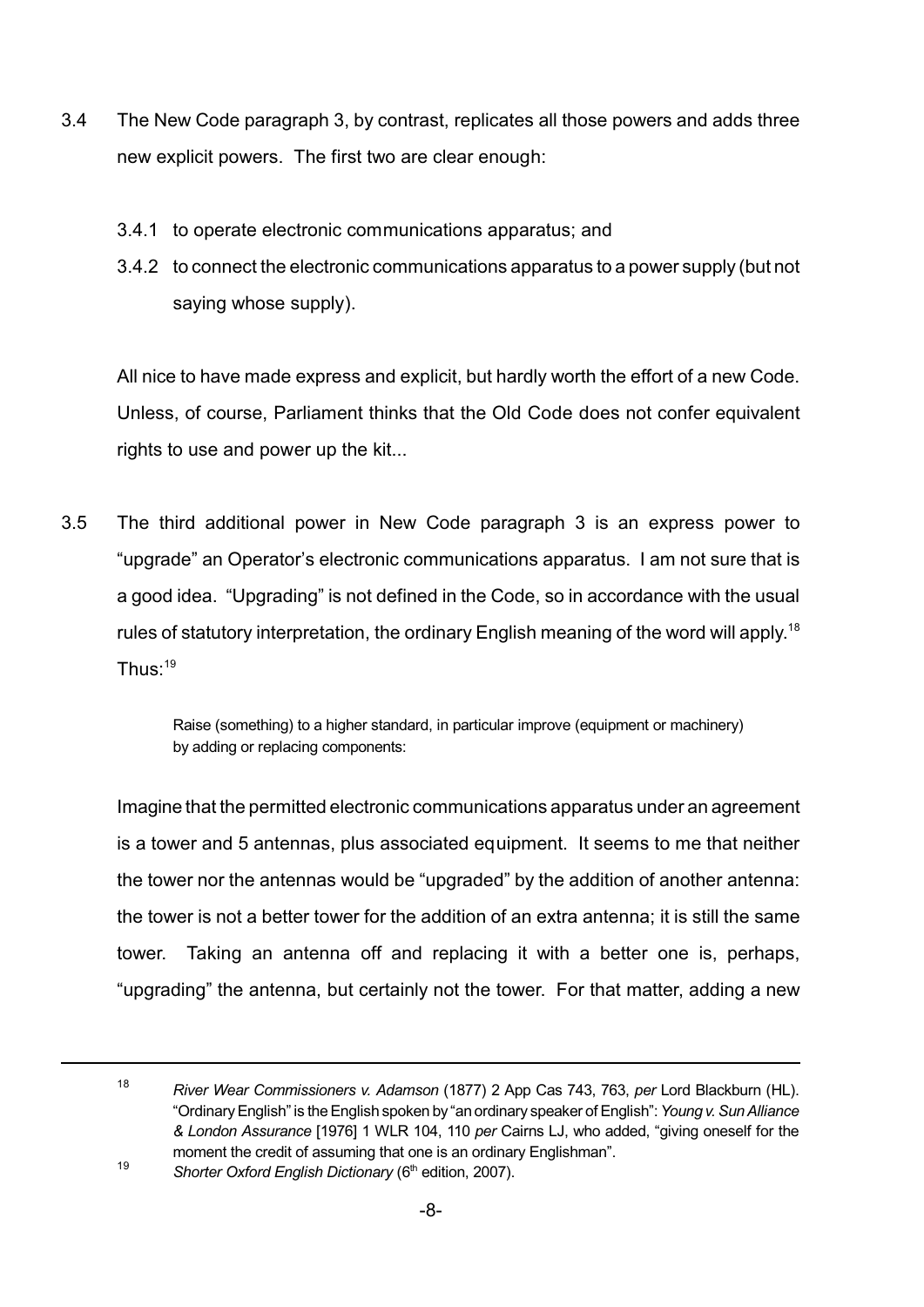cabinet at ground level is not "upgrading" any existing electronic communications apparatus: it is adding new electronic communications apparatus.

- 3.6 On one view of life, this might not matter. There is already an existing right under the Old Code, paragraph 2, to "alter" electronic communications apparatus, which has been carried over into New Code Paragraph 3. I do not know why it was thought necessary to add this power, as all I think it is going to do is cause us lawyers to search for the intended distinction between "alteration" of apparatus and "upgrading" it, which is not in my view a distinction the draftsman intended to create.
- 3.7 You might say that this point is itself an example of a lawyer dancing on the head of a pin for the sake of it. You might also say that any given activity is either an "alteration" or an "upgrade", so who cares? But I think it does matter, not least of all because there is a new prohibition against contracting out of the Code in paragraph 16(5) which applies to "upgrading", but not to "alterations".<sup>20</sup>

## *4. New Sharing Powers: "We Share the Same Skies":*<sup>21</sup>

- 4.1 That upgrade/alter distinction also matters with the new provisions on sharing. One of the things that the Old Code did not make a fuss of was sharing electronic communications apparatus. Old Code paragraph 29 contained a mechanism which would have applied to prevent sharing apparatus if the Code expressly or impliedly imposed a limitation on sharing. Old 29 is impossible to understand, but it did no harm.
- 4.2 It did no harm for two reasons. First, on the whole, Operators just carried on regardless of whatever rights they had under the Code or under their agreements.

 $20$ There is also an impact on the calculation of "consideration" under new paragraph 23, which I discuss below in my paragraph 6.27.

<sup>21</sup> "We Share the Same Skies" by The Cribs (Gary Jarman / Ryan Jarman / Ross Jarman / Johnny Marr).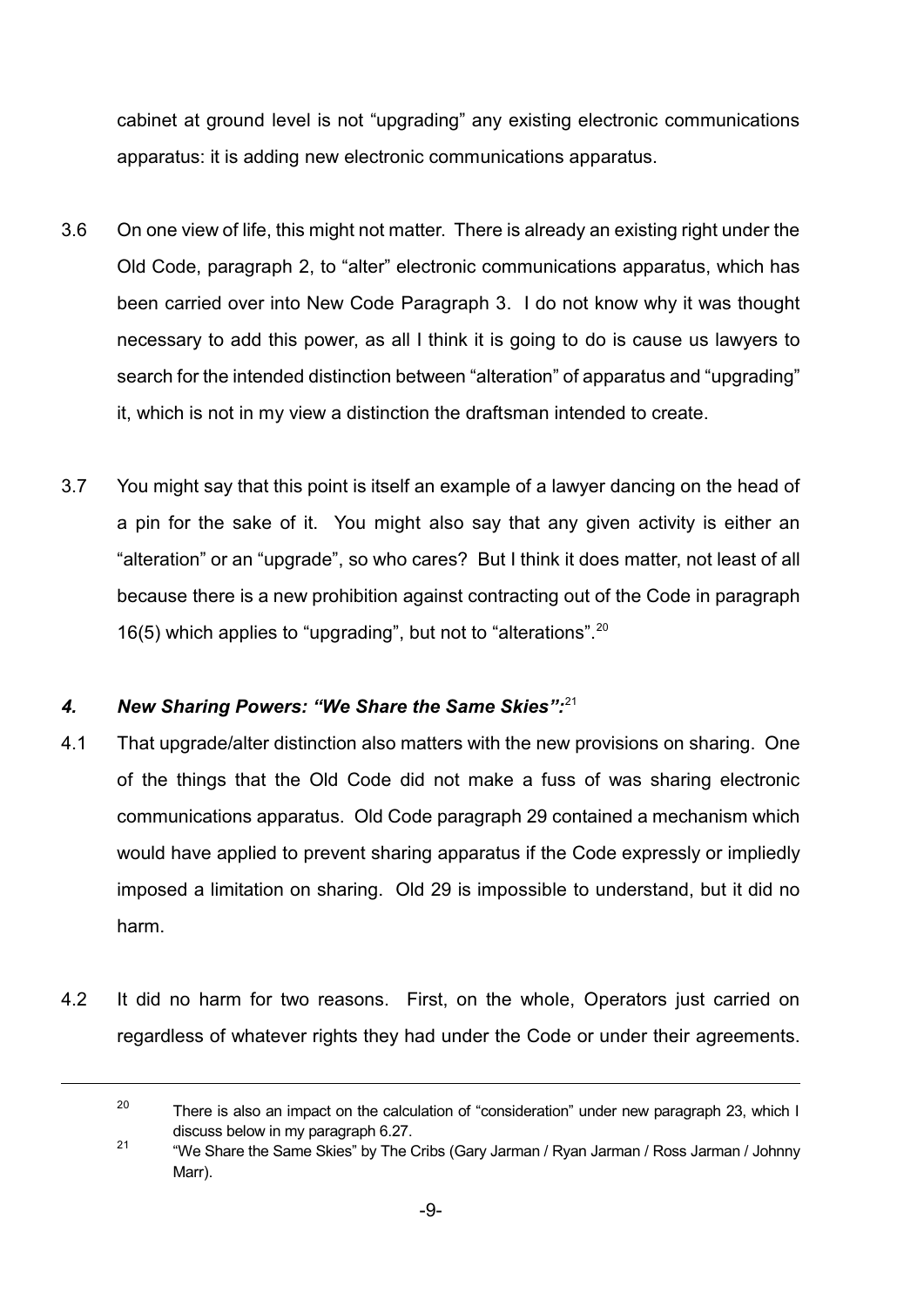Secondly, if another Operator wanted to come onto a site to share apparatus in the teeth of Site Provider resistance, it could acquire the rights to do so under Old Code paragraph 5. As far as I can tell, Operators have actually used that paragraph 5 power twice, once in 1993 and once in 2002. $^{22}$  In reality, Operators and Site Providers just negotiated their way out of any trouble.

- 4.3 Paragraph 16 of the New Code's got stuff in it which is plainly meant to assist Operators share their electronic communications apparatus, even though the evidence is actually that there was no problem that any Operator thought was so big, you needed to throw a paragraph 5 notice at it. Is this new power any good?
- 4.4 Paragraph 16 provides that a "main operator" who has entered into an agreement with a Site Provider may either **upgrade** the electronic communications apparatus to which the agreement relates, or share the use of "**such** electronic communications apparatus" with another operator, provided that: $23$ 
	- 4.4.1 any changes as a result of the upgrading or sharing to the electronic communications apparatus to which the agreement relates have no adverse impact, or no more than a minimal adverse impact, on its appearance; and
	- 4.4.2 that the upgrading or sharing imposes no additional burden on the Site Provider by way of an additional adverse effect on the other party's enjoyment of the land, or causes additional loss, damage or expense to that party.
- 4.5 This power is not as much use as it looks, as I think the drafting is wonky. New paragraph 16(1) gives an express power for the "main operator" to upgrade and/or

<sup>22</sup> *Mercury Communications Ltd. v. London and Indian Dock Investments Ltd.* and *Cabletel Surrey & Hampshire Ltd. v. Brookwood Cemetery Ltd.* See footnote 4 for the references.

<sup>&</sup>lt;sup>23</sup> New paragraph 16(5) contains a new and express "no contracting out" provision, as I have just mentioned.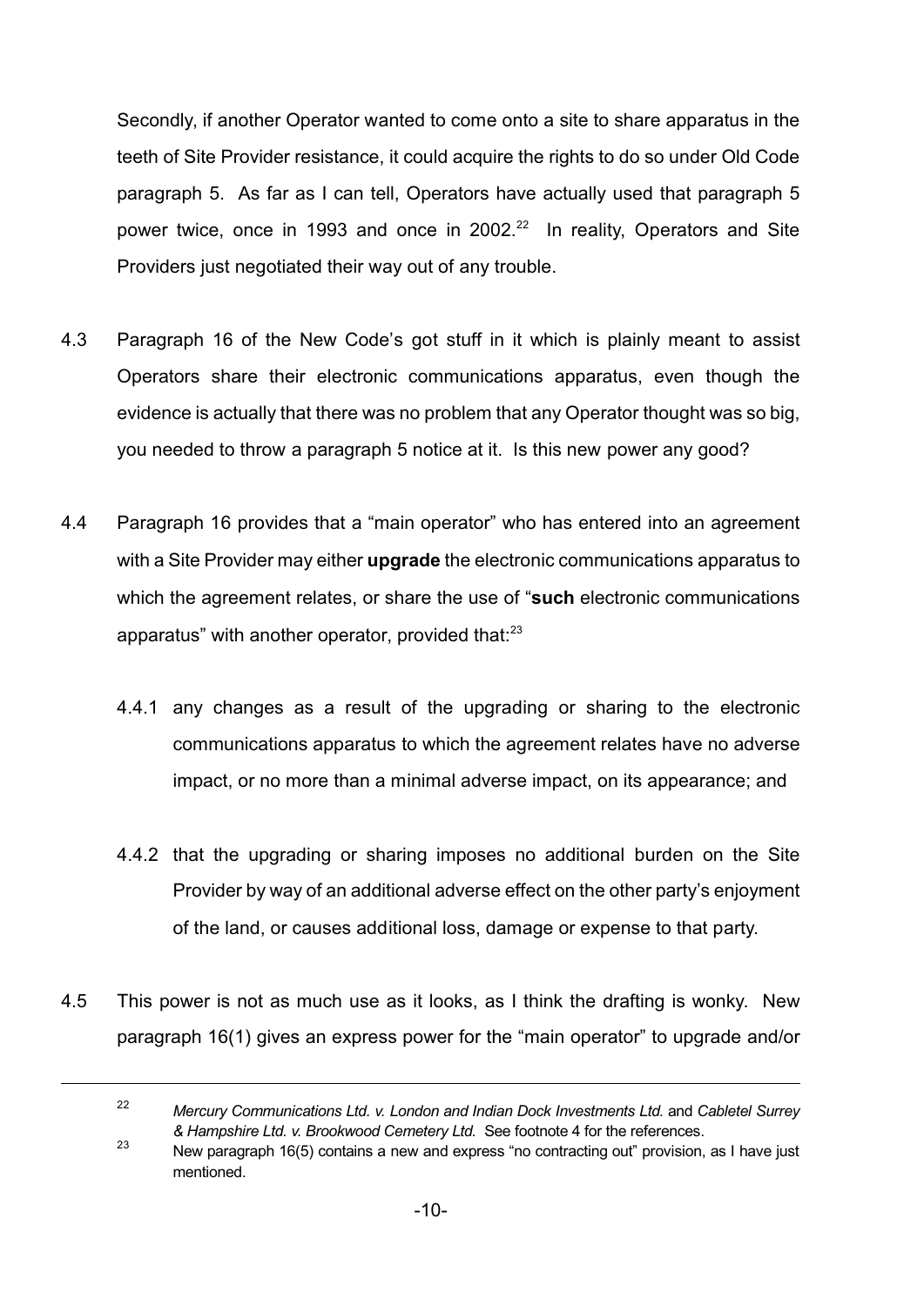share "the electronic communications apparatus to which the agreement relates" with an incoming Operator. The problem is that reference back to "the electronic communications apparatus to which the agreement relates". It robs the paragraph of any real value, This example shows why:

- 4.5.1 So, the main operator who, say, owns a tower cannot use this power to add an incoming Operator's new antenna, because that is not "upgrading" the tower, which is "the electronic communications apparatus to which the agreement relates".
- 4.5.2 The incoming Operator cannot use this power to add his own antenna because, although he will be sharing the tower, he is neither upgrading the tower itself nor any other "the electronic communications apparatus to which the agreement relates" when he adds his new kit.
- 4.6 Of course, if the Main Operator's Site Licence is in wide enough terms to permit sharing, there is no need to rely on this new paragraph 16. Moreover there is nothing in the New Code paragraph 100, the general "contracting out" provision, which prevents the parties on *enlarging* the Operator's rights over those provided for in the New Code. So this paragraph might be a bit useless, but it probably does not add anything much anyway.

#### *5. The New Definition of "Land" - "Can't You See This is a Land of Confusion?":*<sup>24</sup>

5.1 All Code powers, old and new, are exercisable over "land". The Old Code did not define "land" at all, but the New Code contains a partial definition in paragraph 108(1). "Land", in the New Code:

does not include electronic communications apparatus

24

<sup>&</sup>quot;Land of Confusion" by Genesis (Mike Rutherford / Phil Collins / Tony Banks).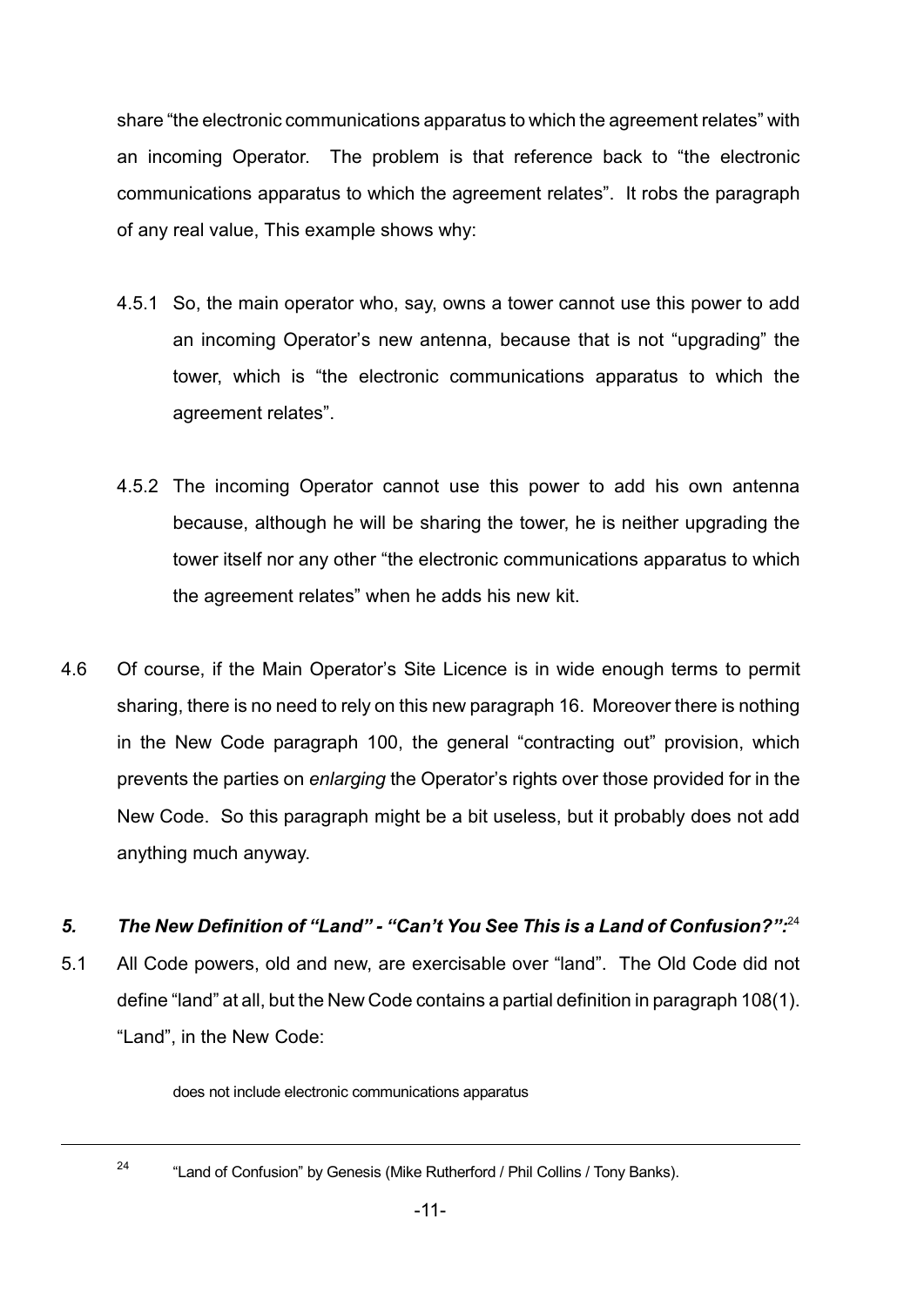But for the exclusion for "electronic communications apparatus", "land" would include anything and everything annexed thereto.<sup>25</sup>

- 5.2 Apparently, the idea from DCMS is to prevent the New Code from being asserted by Operators against other Operators.<sup>26</sup> If the policy was to prevent "blue on blue" use of the Code, it might have been simpler to have drafted a provision which said "No Operator shall assert any rights under this Code against electronic communications apparatus owned by any other Operator".<sup>27</sup> But that would be too simple. We might have a workable Code, and where is the fun in that?
- 5.3 The reasons that this is a daft idea begins with the width of the definition of "electronic communications apparatus" in New Code paragraph 5(1)(d):

In this code "electronic communications apparatus" means—

- (a) apparatus designed or adapted for use in connection with the provision of an electronic communications network, ... and
- (d) other structures or things designed or adapted for use in connection with the provision of an electronic communications network.

Note that there is a distinction being drawn between "apparatus" and "structures or things". The draftsman is telling us that there must be a difference between them.

5.4 In the general law, a "structure" is: $^{28}$ 

<sup>25</sup> *Melluish (Inspector of Taxes) v. BMI (Nº.3) Ltd.* [1996] AC 454 (HL); *Élitestone Ltd. v. Morris* [1997] 1WLR 687 (HL). This cross-checks, as NewCode paragraph 101 excludes this rule of annexation in respect of anything annexed to land in the exercise of Code Right, thereby continuing the policy in the existing Old Code paragraph 27(4).

<sup>26</sup> I heard it on the grapevine.

<sup>27</sup> There is talk of this also being intended to make it easier for Site Providers to deal with multiple Operators on the same site, but it does even begin to hit that conceptual target.

<sup>28</sup> *Per* Humphreys J in *Hobday v. Nicol* [1944] 1 All ER 302, 303 (KBDC); approved and followed by Russell LJ in *Carter v. Secretary of State for the Environment* [1994] 1 WLR 1212, 1219 (CA).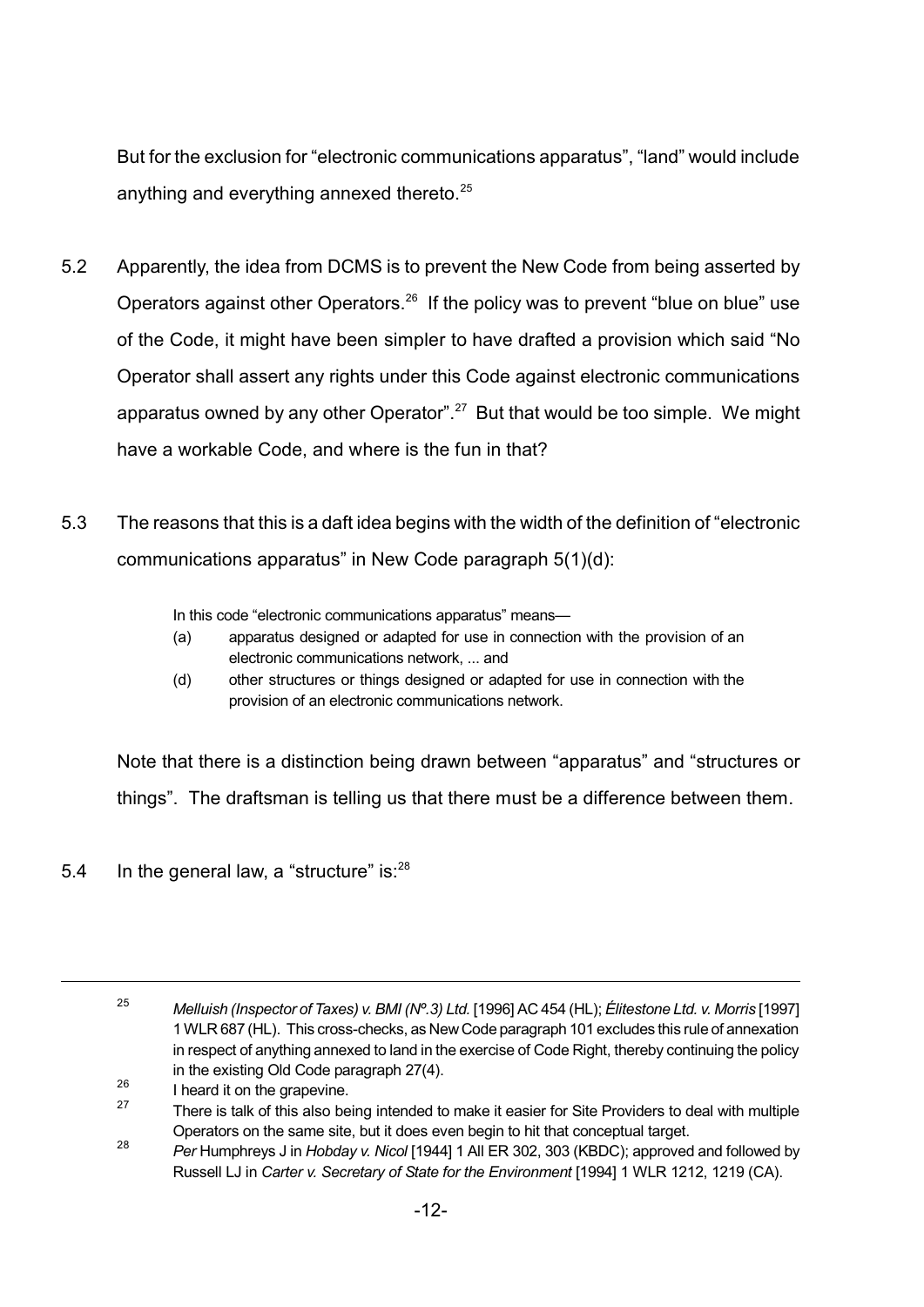... anything which is constructed; and it involves the notion of something which is put together, consisting of a number of different things which are so put together or built together, constructed as to make one whole, which then is called a structure.

A "structure" can be very simple: "wooden poles in pairs connected by cross-struts", erected for the purposes of carrying electricity cables are "structures".<sup>29</sup> Structures can also include man-made geographical features, such as a railway embankments.<sup>30</sup> In general legal usage, all "buildings" are "structures", even though not all structures are "buildings".<sup>31</sup>

- 5.5 This overlap between "buildings" and "structures" is dealt with expressly by the drafting of New Code, paragraph 5(3). It reverses the general position by excludes all buildings from the definition of "structure" unless "the sole purpose of that building is to enclose other electronic communications apparatus".
- 5.6 This provision is problematic. It is not uncommon for Operators' antennas,<sup>32</sup> to be mounted on things which are "structures", but which are themselves not properly considered as electronic communications apparatus. The most obvious examples are electricity pylons and water towers, although there are other more exotic examples I have come across, such as grain silos, overground gas mains,<sup>33</sup> canal locks, bridges and aqueducts.<sup>34</sup> In common legal parlance, for the reasons given

<sup>29</sup> *Per* Vaisey J in *National Trust v. Midlands Electricity Board* [1952] Ch 380, 384.

<sup>30</sup> *The Long Eaton Recreation Grounds Co.Ltd. v. The Midland Railway Co.Ltd.* [1902] 2 KB574, 581 *per* Sir Richard Henn Collins MR.

<sup>31</sup> *R. (Ghai) v. Newcastle City Corporation* [2011] QB 591 at [82] *per* Cranston J and, on appeal, at [22]-[26] *per* Lord Neuberger of Abbotsbury MR ("wood-drying stores, bandstands, or Dutch barns ... the pyramids or the Colosseum..." and also at [34]-[38]. Moore-Bick and Etherton LJJ agreed.

<sup>32</sup> There is a logical difficulty in taking about the Code definition of "electronic communications apparatus" without using a term of my own which shares the problems of definition. I am going to use "antennas" to mean all apparatus which is directly used for the transmission and reception of communications signals, but excluding the associated apparatus which makes them function.

<sup>33</sup> There are a number of locations I am aware of where a cable operator has attached its fibres to a raised, above-ground, gas main to cross a canal, river or railway.

<sup>34</sup> "Bridges" come in an almost unending variety of shapes and forms, many of which are used to carry cables, as a number of cable operators run their fibre alongside railway lines.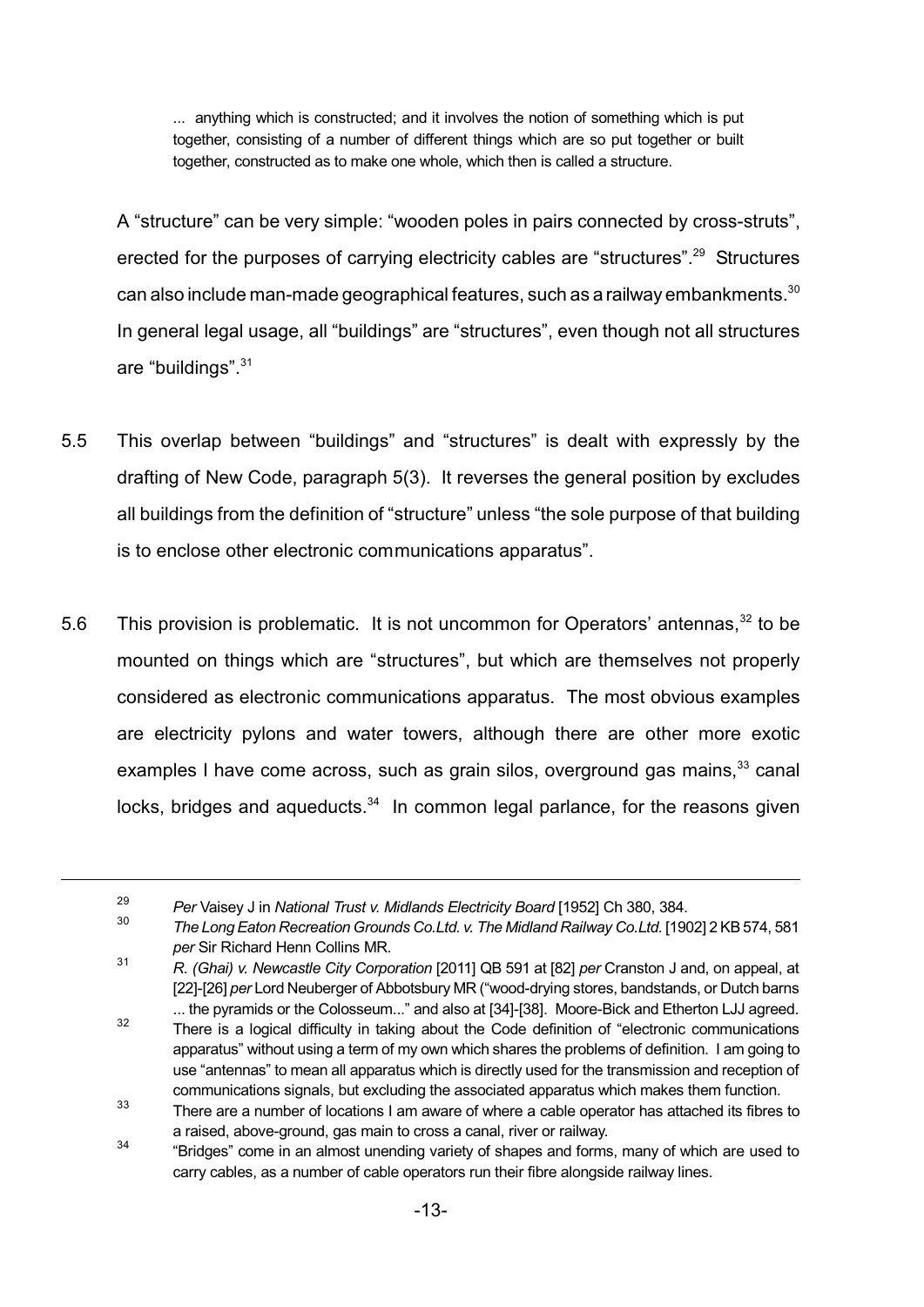above, all of those "things" to which antennas are often attached are themselves "structures".

5.7 None of those structures will have been "designed" for "use in connection with the provision of an electronic communications network", but they may or may not have been "adapted" for such use. The New Code does not define "adapted", so the word should be given its ordinary English meaning, which the *Shorter Oxford English Dictionary* gives as:<sup>35</sup>

Make (something) suitable for a new use or purpose; modify

The act of attaching an antenna to a "structure" may or may not make the structure "adapted" for "use in connection with the provision of an electronic communications network".

- 5.7.1 Imagine this. An electricity pylon with an antenna bolted to the steel uprights and additional cross-members added to take the weight: this pylon is now clearly "a structure or thing adapted for use in connection with an electronic communications network", because of the cutting of the steels to take the bolts and the addition of the cross-members.
- 5.7.2 Now imagine the same pylon with the same antennas merely clamped to the steel uprights. The pylon itself has now not been "adapted": it is the same pylon as it ever was.
- 5.8 It is difficult to discern a coherent policy reason which would require the Court to go into how one item of electronic communications apparatus was attached to a

<sup>35</sup> 6<sup>th</sup> edition, 2007. The list of synonyms is instructional: "modify, alter, make alterations to, change, adjust, make adjustments to, convert, transform, redesign, restyle, refashion, remodel, reshape, revamp, rework, redo, reconstruct, reorganize; customize, tailor; improve, make improvements to, amend, refine".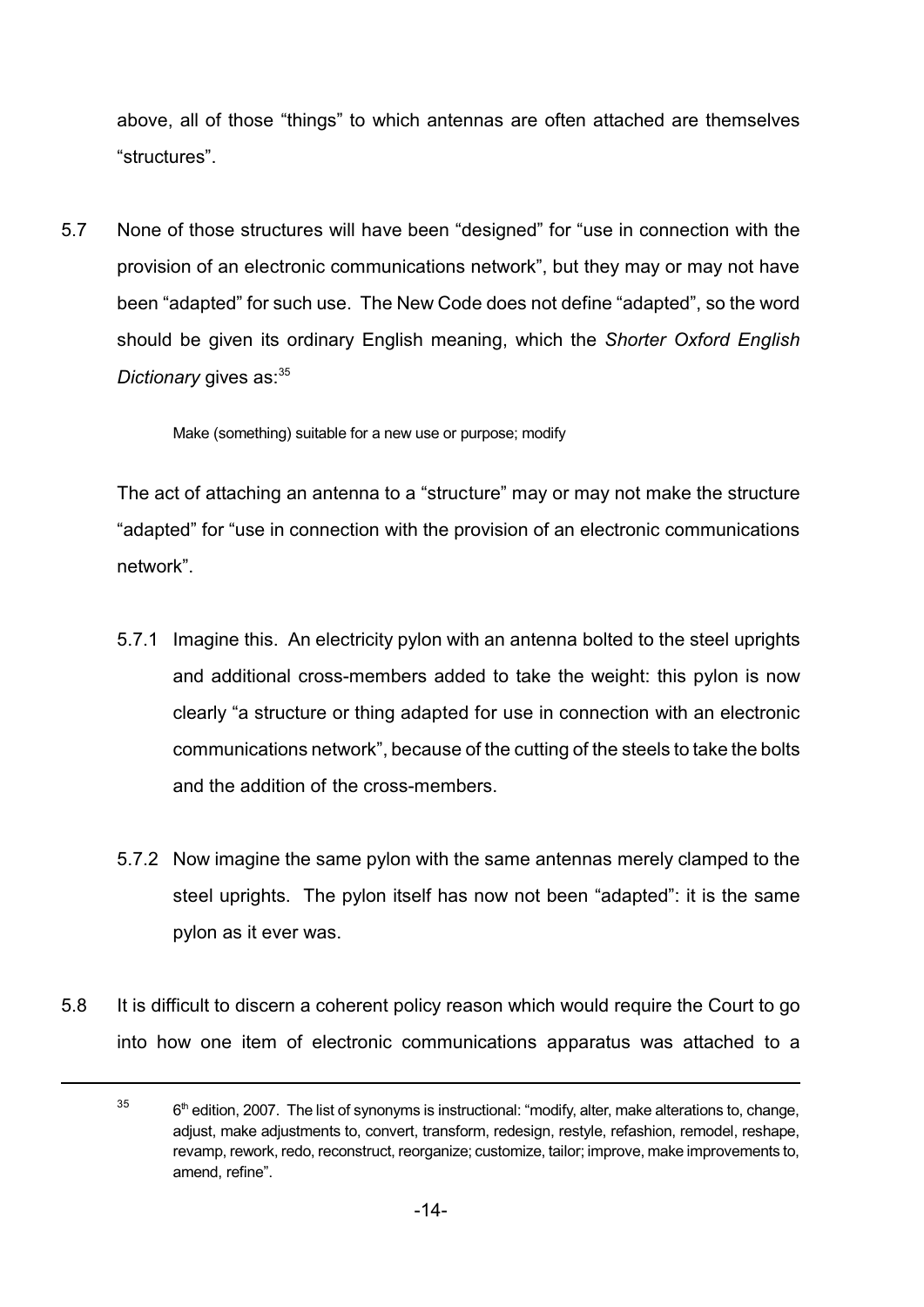"structure" in order to work out whether the structure was "land" (and so Code rights will apply) or had itself become electronic communications apparatus (and so Code rights will not apply).  $36$ 

- 5.9 The problem may also be acute for cable operators using third party conduits. As I understand the technicalities of installation, sometimes a fibre will simply rest within an existing channel within a conduit. $37$  Other cables may rest in, or be attached to, cable trays mounted on the side of the conduit, particularly if it is also used in part for drainage. As I understand matters, a single cable may rest in existing channels or in specifically added trays at different points in the same conduit. Where the cable is lying in an existing structure, the conduit will be "land" and so Code rights will apply; if the cable lies within a tray mounted to the conduit, the conduit will have been adapted and so will be itself electronic communications apparatus and Code rights will not apply.<sup>38</sup>
- 5.10 Indeed, the problem may be really profound. Case law shows that a "structure" can include an earthwork, such as an embankment supporting a motorway or a railway. $^{\rm 39}$ It would be a very odd result to find that the consequences of erecting a freestanding mast, bolting it to foundations laid in an embankment, was "adapting a structure for use in connection with the provision of an electronic communications network", but

<sup>36</sup> For an example of how much uncertainty and cost this process can cause, the law of fixtures and fittings has many examples. An excellent recent example of the complexities that industrial apparatus can cause is *Peel Land and Property (Ports Nº.3) Ltd. v. TS Sheerness Ltd.* [2013] EWHC 2689 (Ch) (Morgan J). The decision was reversed by the Court of Appeal, [2014] 2 P&CR 8 (CA), but on a point of contractual interpretation which has no bearing on the part of the judgment being referred to here.

<sup>37</sup> There are some special definitions relating to "relevant conduits" in the Telecommunications Act 1984, section 98 which paragraph 102(3) carries into the New Code, but here I am referring to conduits which fall outside this special definition, such as those used to pass lines under canals or other major stuctures.

<sup>38</sup> To add to thecomplications, the definition of "Operators" nowcanextend to conduit providers, such as the gas or water utility companies, provided their conduits are being used to carry electronic communications apparatus, whether or not the cables belong to them. See the Communications Act 2003, sections 106-7, which it is not proposed to amend.

<sup>39</sup> See *The Long Eaton Recreation Grounds* case I referred to in footnote 30 above.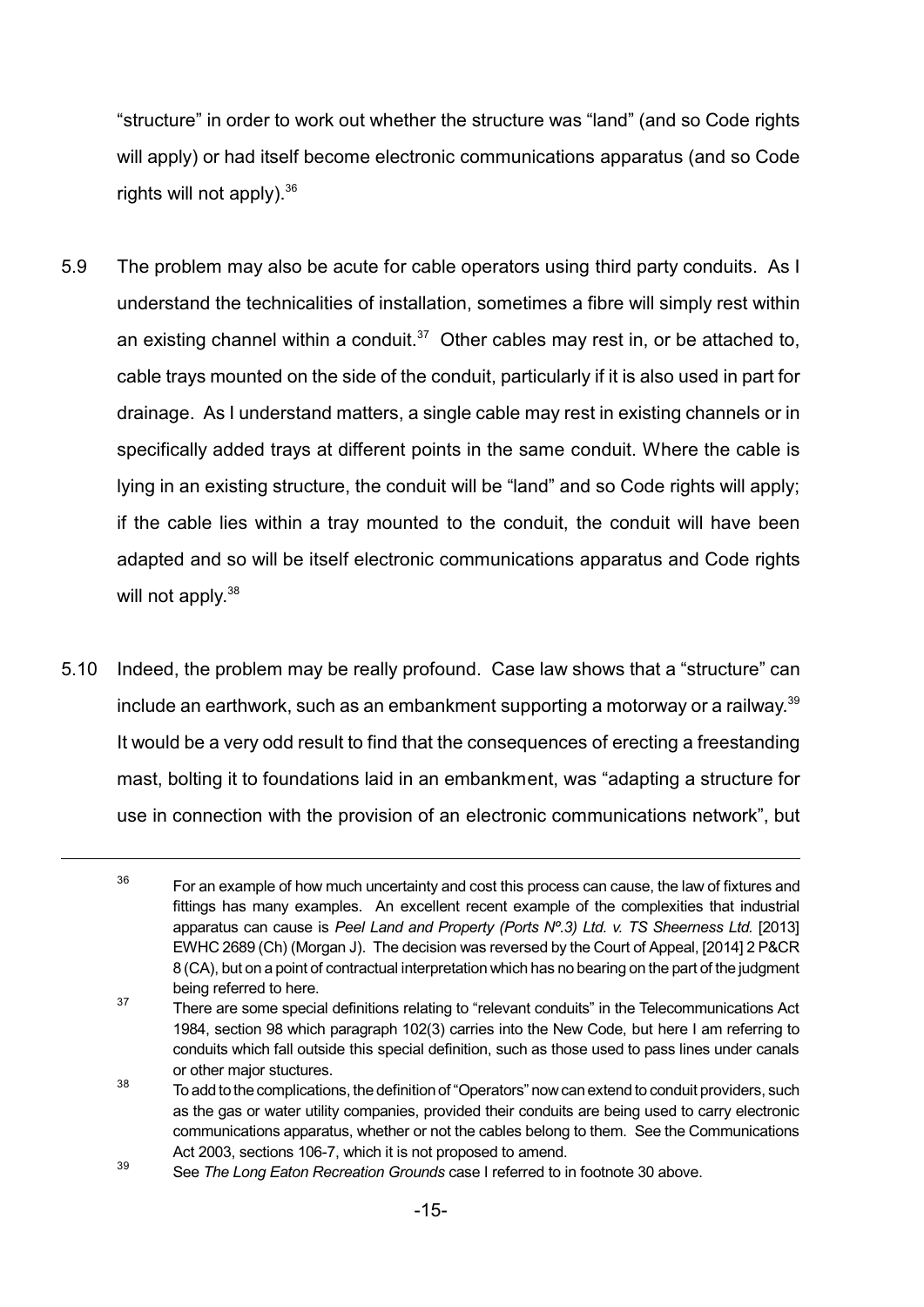that would be natural reading of the words used in the New Code. If this is right, then a mast bolted to a motorway embankment is attached to "electronic communications apparatus", not land, and so the New Code will not apply. An identical mast, perhaps only a few metres away, but on virgin soil, would be protected. The courts would struggle to find a way around this stupidity, but it is not clear from the language the draftsman has used whether there is any way out.

- 5.11 Here is another thought. If that hypothesis is right and a motorway embankment is a "structure" which can be "adapted for use in connection with an electronic communications network" at which point it ceases to be land, then how deep under that embankment do you have to dig your cable before it ceases to be annexed to a "structure" and is annexed to the land under the structure?
- 5.12 The second problem lies with the distinction between "structures" and "buildings" created here by the exception in New Code paragraph 5(3) that a "structure" only includes a "building" if in certain circumstances that:

"structure" includes a building only if **the sole purpose of that building is to enclose other electronic communications apparatus**.

Because the general law does not impose a rigid distinction between "buildings" and "structures", there is bound to be some debate as to whether any given thing is properly a "building" or a "structure". This may be a particularly acute issue for antennas mounted on things such as some bridges, water towers and grain silos, where the distinction between a "building" and a "structure" is not always obvious.

5.13 An artificial example which illustrates the point might be this. Imagine an antenna attached to Tower Bridge in a way which cuts into the steel walkways between the towers.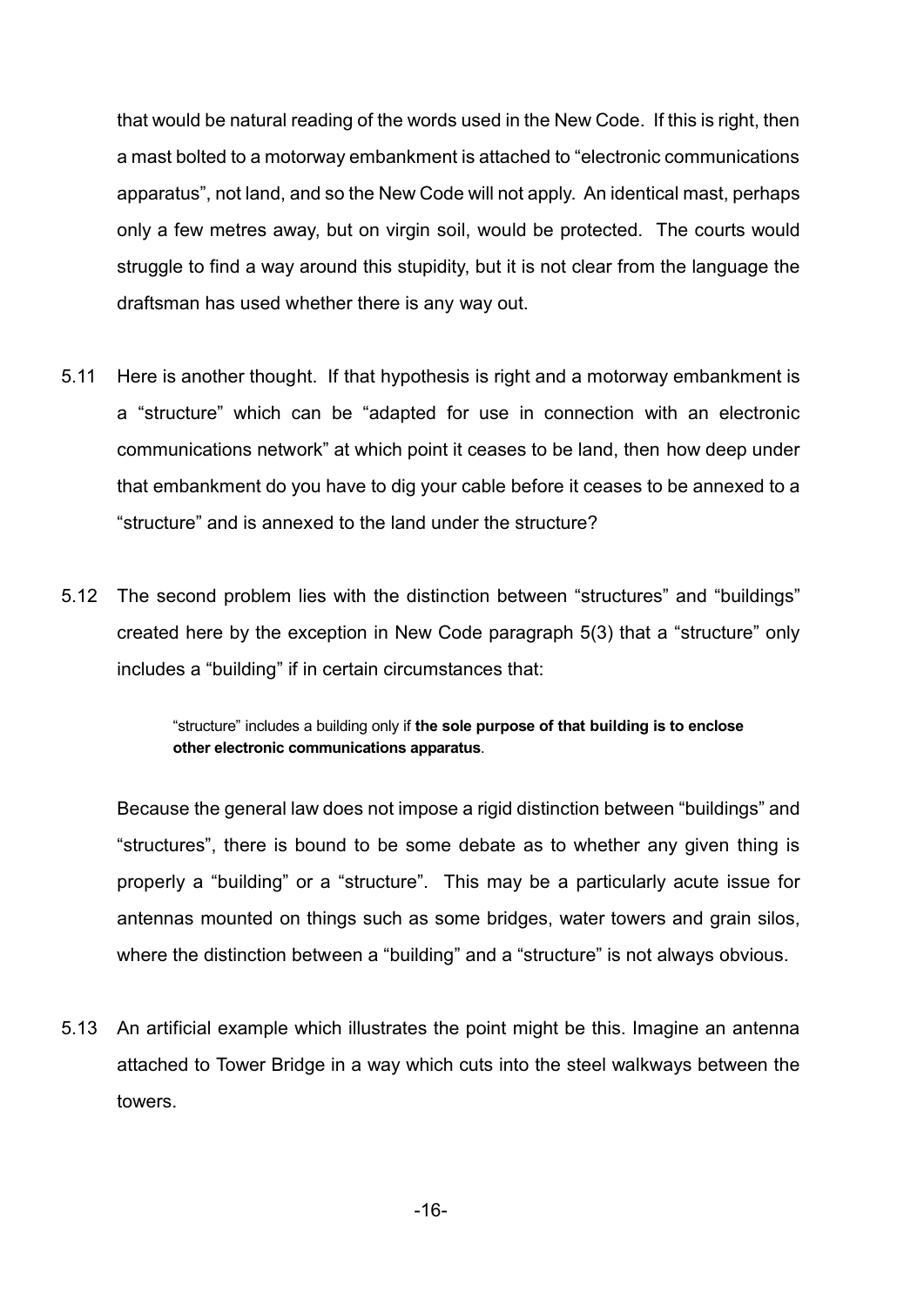- 5.13.1 If you say Tower Bridge is a "building", then its "sole purpose" is **not** to "enclose other electronic communications apparatus". Because a "structure" only includes buildings with that sole purpose, "structure" must logically *exclude* buildings which have many purposes. Therefore Tower Bridge is not included within the definition of "structure" in New Code Paragraph 5(3), and so it is not capable of falling within the definition of "electronic communications apparatus". The antenna will, therefore, be attached to "land" and the New Code will apply.
- 5.13.2 Take the same factual scenario and now say that you would categorise Tower Bridge as a "structure", not a building. Now, of course, it is a structure which I hypothesise has been "adapted" for "use in connection with the provision of an electronic communications network". That makes the whole Bridge an item of electronic communications apparatus and so it falls outside the definition of "land" and the New Code will not apply.
- 5.14 *Really*? What policy reason could justify such a capricious result?
- 5.15 This outcome even more bizarre when one bears in mind that the New Code will exclude from the security of tenure provisions in the Landlord and Tenant Act 1954 any tenancy which has as its "primary purpose" the grant of Code Rights. $40$  Thus, an Operator with antennas bolted onto something which may not may not fall inside the Code will be unable to protect itself under that Act, even with the consent of the Site Provider, and so will have *no* statutory rights at all.

<sup>40</sup> Schedule 3, Part 2, paragraph 1. That may now be another booby trap in the drafting: what is the "primary purpose" of a lease and from whose perspective? The primary purpose of a lease from the landlord's perspective is usually to secure an income and/or an increase in capital values. Also, what happens if a lease does not have conferring Code rights as a primary purpose: can such a lease still have dual Code and 1954 Act protection?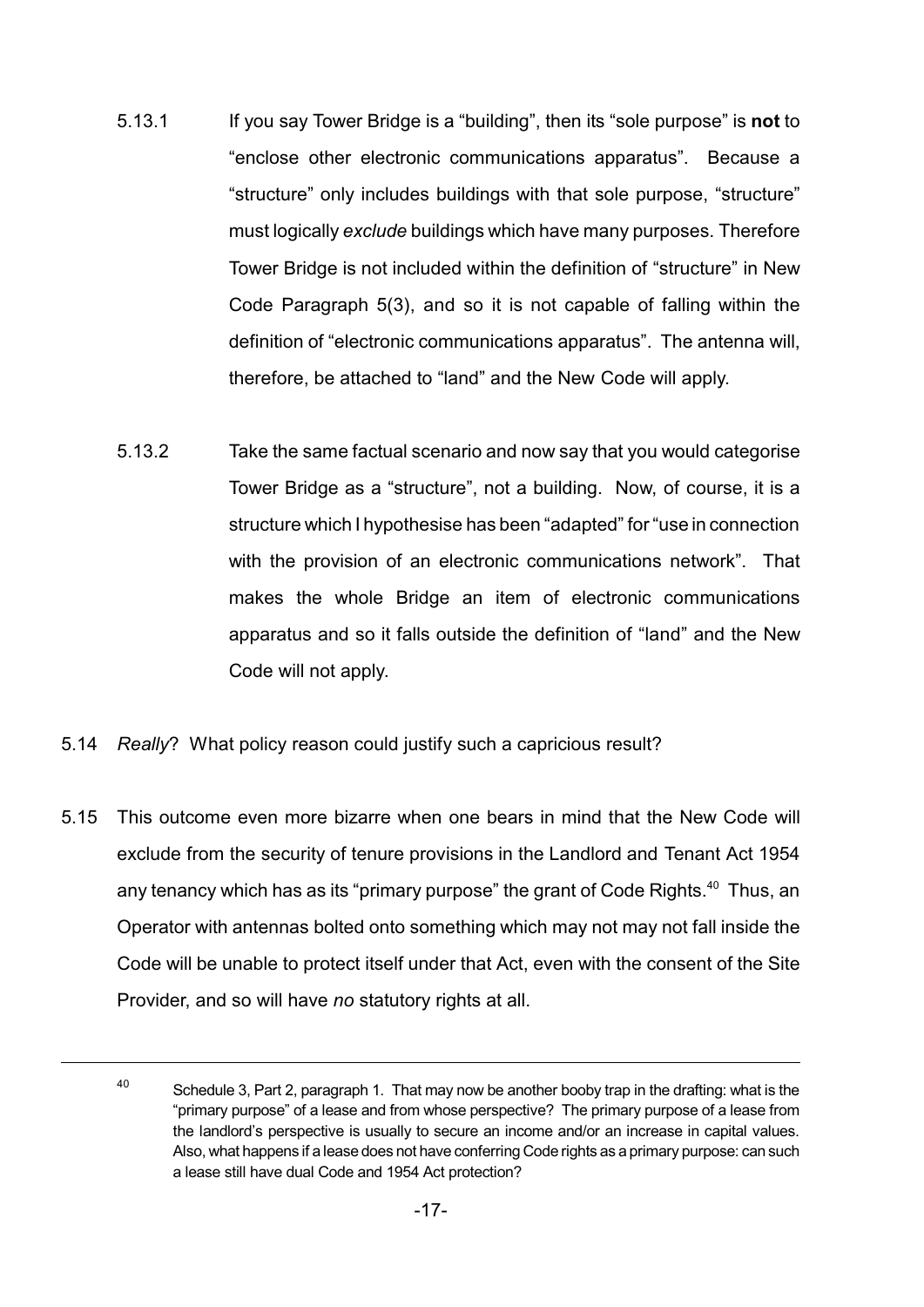# *6. Cash and the Code - "Share it Fairly But Don't Take A Slice of My Pie"*: 41

- 6.1 We need to talk about money. As an opening observation, I want to remind you of *Amalgamated Estates Ltd. v. Joystretch Manufacturing Ltd.*, in which Templeman LJ uttered one of the great truisms of property litigation: "The court does not exist to punish a landlord for being greedy, especially as the definition of 'greed' varies from Shylock to Portia and from landlord to tenant".<sup>42</sup> How Operators and Site Providers equate to Portia and Shylock, I will leave to you.
- 6.2 I do not want to dwell on the Old Code too much, but one needs to be reminded of where we had gotten to under the Old Code. Paragraph 7 of the Old Code provided that, where a Site Provider's agreement to the exercise of Code Powers is dispensed with by the court, the court shall make orders for two distinct payments:
	- 6.2.1 a payment of "fair and reasonable" "consideration" for the grant of the rights conferred, and
	- 6.2.2 "adequate compensation" for "any loss and damage sustained".
- 6.3 Paragraph 7(1) so provides:
	- (a) such terms with respect to the payment of **consideration** in respect of the giving of the agreement, or the exercise of the rights to which the order relates, as it appears to the court **would have been fair and reasonable if the agreement had been given willingly and subject to the other provisions of the order**; and
	- (b) such terms as appear to the court appropriate for ensuring that that person and persons from time to time bound by virtue of paragraph 2(4) above by the rights to which the order relates are **adequately compensated (whether by the payment of such consideration or otherwise) for any loss or damage sustained by them** in consequence of the exercise of those rights.

<sup>41</sup> "Money" by Pink Floyd (Roger Waters).

<sup>42</sup> [1981] 1 EGLR 96, 99 (CA).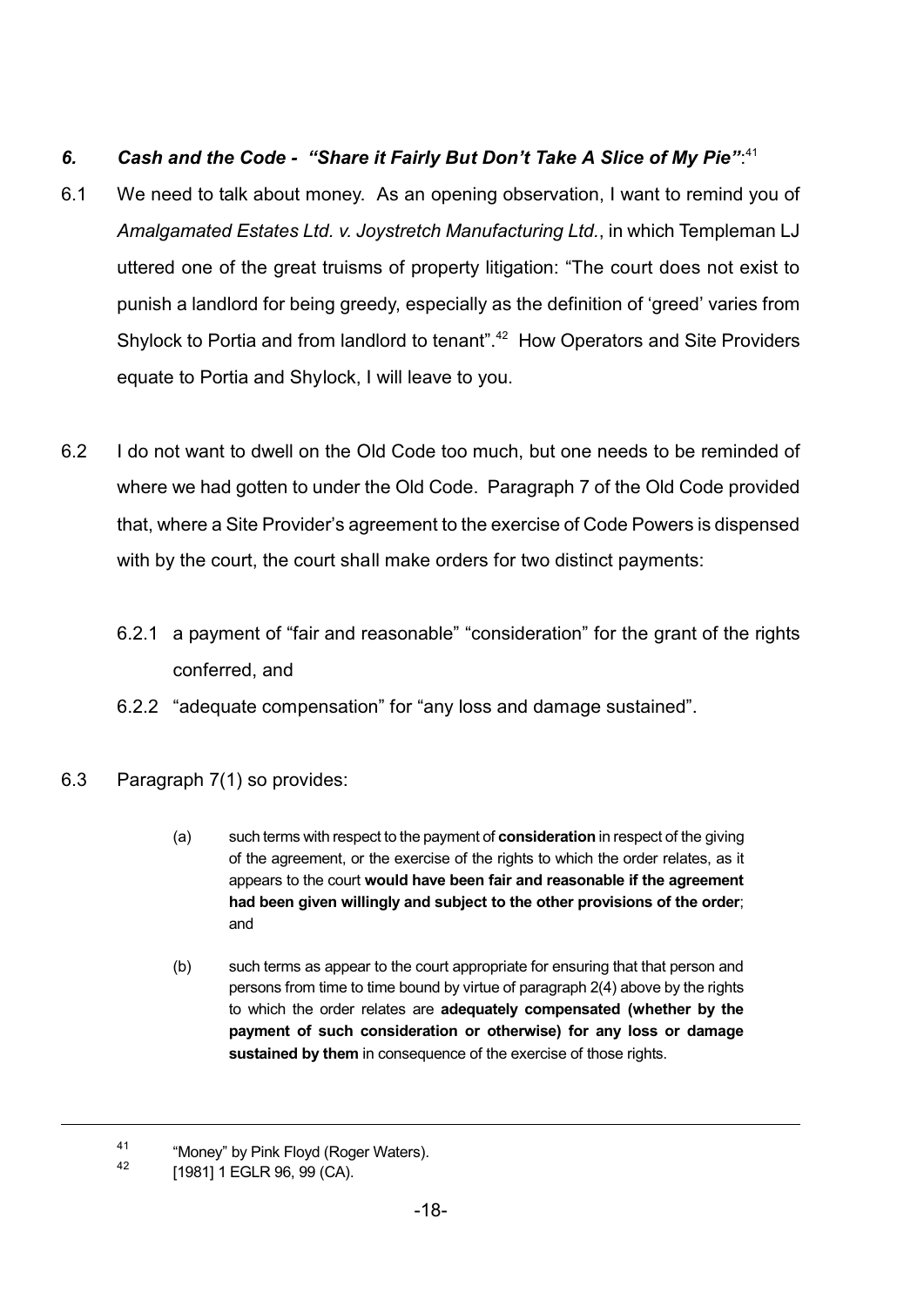My emphasis.

- 6.4 These provisions have often said to be difficult to interpret and this perceived difficulty with them appears to be the root of the Operators' complaints about the uncertainties with the Old Code. On the face of it, these payments are obviously distinct, in that "compensation" is a payment for disruption or damage to the occupier's premises, whereas "consideration" is a payment for the grant of the right, over and above paying for any losses flowing from it: a payment of something for the taking of the land itself. That latter might seem difficult to value and quantify.
- 6.5 In the context of the general regime, there has only been one considered judgment on the subject of what "compensation" means under the Code: the decision of HH Judge Hague QC, in *Mercury Communications Ltd. v. London and Indian Dock Investments Ltd*. <sup>43</sup> Mercury argued that Paragraph 7 had to be interpreted in accordance with compulsory purchase principles, so that (put crudely) the value *to Mercury* of laying its cables under LIDI's land would be disregarded.
- 6.6 Mercury was arguing for an application of the so-called Pointe Gourde principle.<sup>44</sup> In a sentence it is this: the calculation of compensation for the compulsory purchase of land must *exclude* any increase in value of the land acquired attributable solely to the scheme of development giving rise to the compulsory acquisition.<sup>45</sup> In other words, the land acquired is valued by reference to its value to the owner, in a world where

<sup>43</sup> It is sometimes said that this decision has been approved by the Court of Appeal in *Cabletel Surrey & Hampshire Ltd. v. Brookwood Cemetery Ltd.*, but that is notreally the case, for the reason Mance LJ gave at [6]. See footnote 4 for the reference.

<sup>44</sup> Named after *Pointe Gourde Quarrying and Transport Co.Ltd. v. Sub-Intendent of Crown Lands* [1947] AC 565, 572 *per* Lord MacDermott (PC).

<sup>45</sup> *Pointe Gourde* at page 572 *per* Lord MacDermott. See also *Transport for London v. Spirerose Ltd.* [2009] 1 WLR 1797, [88] *per* Lord Collins.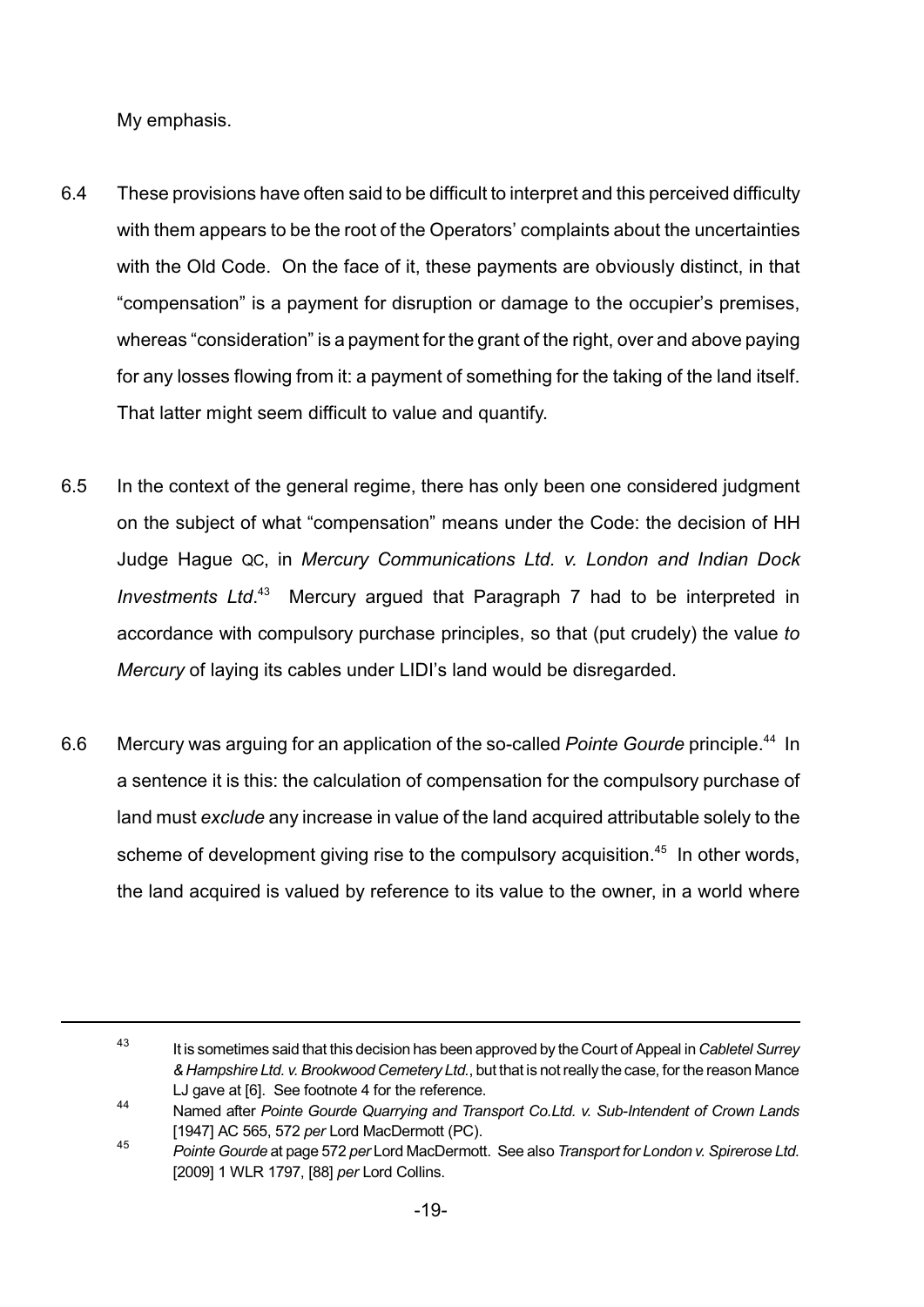there is no scheme for compulsory acquisition, and not by reference to the value to the person exercising compulsory acquisition powers. $46$ 

- 6.7 HH Judge Hague QC refused to apply the *Pointe Gourde* principle, stating that it was "quite untenable" to apply compulsory purchase principles to the Code: "the Code must be applied without regard to compulsory purchase principles".<sup>47</sup> He decided that the Code created its own valuation mechanism, which required him to decide what was "fair and reasonable" compensation:
	- 6.7.1 which excludes any element of profit share or ransom, but
	- 6.7.2 going beyond a figure which simply reflects the diminution in value of the occupier's interest in the land.
- 6.8 The Judge went on to decide that such compensation was best determined by looking at comparable transactions, bearing in mind the bargaining strengths of both parties and the importance and value of the proposed right to the grantee. That of course requires the use of comparables, but the Judge then took the view that what was required was not simply market value, because "fair and reasonable compensation" requires "an element of subjective judicial opinion", depending on a Judge's own perception of what was fair and reasonable.<sup>48</sup>
- 6.9 This is a useless decision and if that was how old paragraph 7 was to be operated, then paragraph 7 would be a mess. But, with all due respect to the learned Judge, a decision of a County Court is not binding authority on any other court and three subsequent decisions show that the decision in *Mercury* is wrong.

<sup>46</sup> In *Stebbing v. Metropolitan Board of Works* (1870) LR 6 QB 37, 42 and cited by Lord Collins in *Spirerose*, Cockburn CJ said that the landowner should be compensated to the extent of his loss, "tested by what was the value of the thing to him, not by what will be its value to the persons acquiring it".

<sup>47</sup> Page 156. The following passage attempts to summarise pages 161-164 and 168-169.

<sup>48</sup> At 144-5.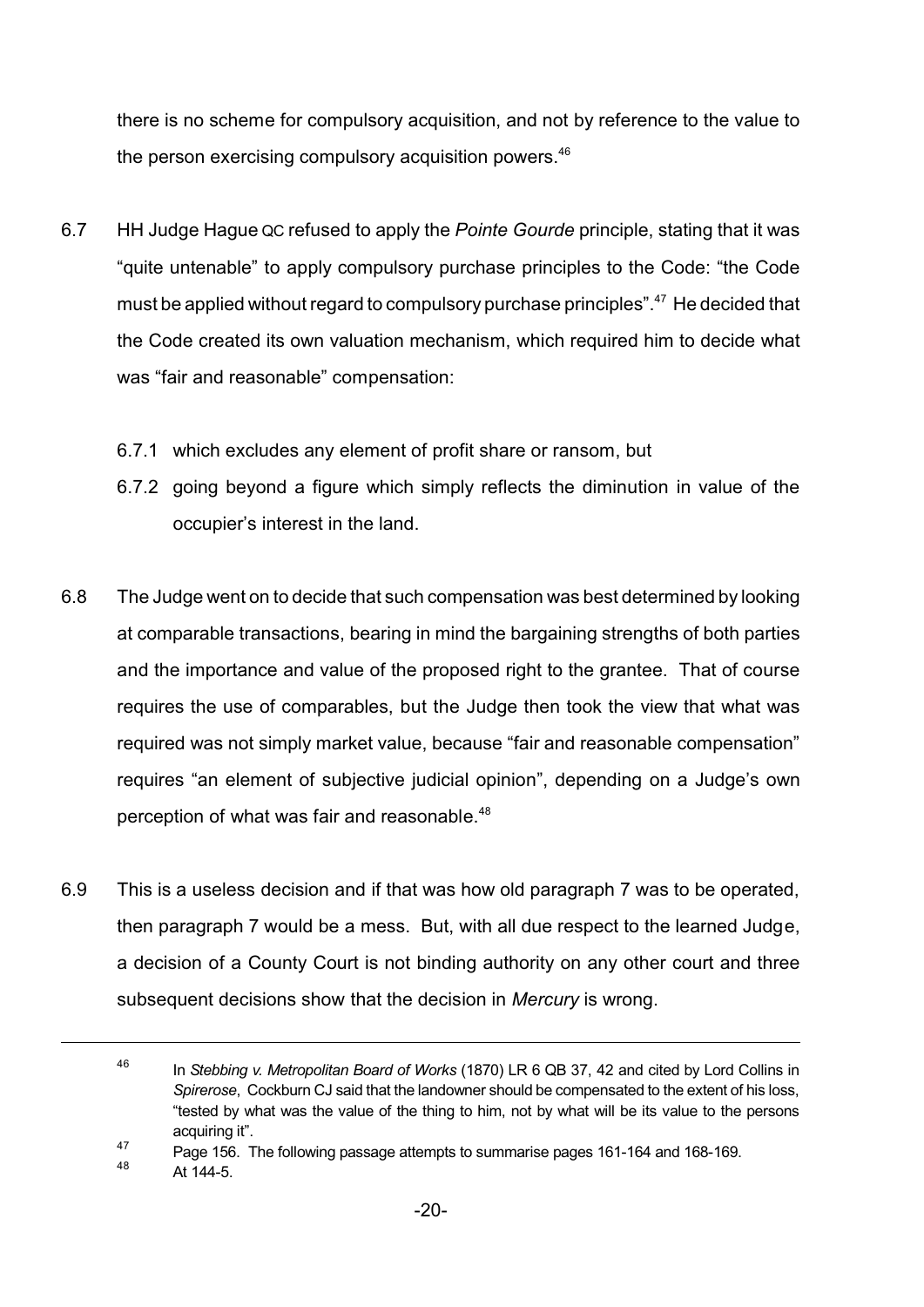- 6.10 The first is *Welford v. EDF Energy Networks (LPN) plc* a case under the Electricity Act 1989, Schedule 4, paragraph  $7.^{49}$  That paragraph provides that landowners should receive compensation "in respect of the grant" for the imposition of electricity wayleaves. The Court of Appeal held that "compensation" includes an element of price, upholding an award by the Lands Tribunal of £2,360.00, "in respect of the value of the wayleave". In other words, it seems the "compensation" and "consideration" are cumulative.
- 6.11 Secondly, we know from the decision of the House of Lords in *Waters v. Welsh Development Agency* that, if a statute confers a power to expropriate land, Parliament is taken to have intended that the statute should be interpreted as in accordance with the established principles of compulsory purchase law.<sup>50</sup> Lord Nicholls said:

[18] ... When granting a power to acquire land compulsorily for a particular purpose Parliament cannot have intended thereby to increase the value of the subject land. Parliament cannot have intended that the acquiring authority should pay as compensation alarger amount than the owner could reasonablyhave obtained for his land in the absence of the power. For the same reason there should also be disregarded the "special want" of an acquiring authority for a particular site which arises from the authority having been authorised to acquire it.

[19] This approach is encapsulated in the time-hallowed pithy, if imprecise, phrase that value in this context means value to the owner, not value to the purchaser.

6.12 Thirdly, we have the decision in *Bocardo SA v. Star Energy UK Onshore Ltd*., a case on the Petroleum (Production) Act 1934, which contained the same operative words as those in Paragraphs 5 and 7 of the Code.<sup>51</sup> The Supreme Court had little difficulty in either construing these words or holding that the 1934 Act was a compulsory purchase act. Of particular note is the judgment of Lord Collins, who reiterated that

<sup>49</sup> [2007] 2 P&CR 15 (CA).

<sup>50</sup> [2004] 1 WLR 1304 (HL).

<sup>51</sup> [2011] 1 AC 380 (UKSC).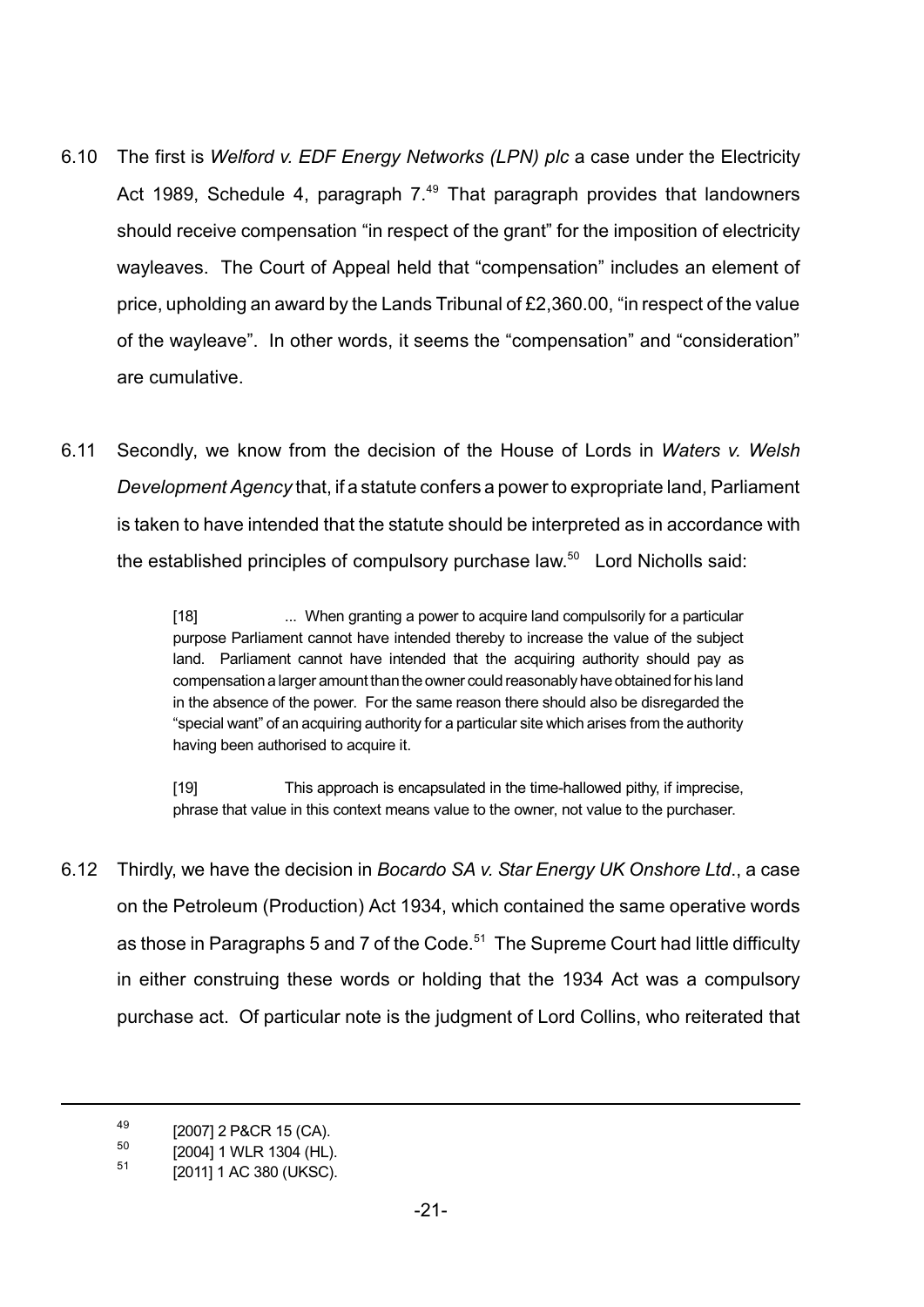the *Pointe Gourde* principle applies to prevent the landowner from seeking a "cut" of the profits to be made from the implementation of the scheme:

[104] Put differently, the question in this case is whether the legislature intended the landowner, under whose land petroleum was discovered but who didnot hold a licence to exploit the petroleum and in relation to whose land the licence-holder needed access, to have a share in the enterprise or in the prospective value of the petroleum. In my judgment the whole scheme of the legislation against the background of well-established principles of compensation for compulsory acquisition demonstrates that that was not the intention.

Applying that to the Code, it is very clear that Site Providers under the Old Code cannot extract value from the Operator's ability to make profits from its apparatus, or indeed to share any existing masts or cables, in the same way that Bocardo was unable to extract any value from the fact that its land contained the most favourable point for the extraction of oil.

- 6.13 I am not going to rehearse all the points on why the Old Code is to be construed as a compulsory purchase statute. I have already addressed this Conference on the arguments back in November 2012 and, more importantly, the Law Commission's Consultation Paper on the Code came to the same conclusions for the very same reasons. $52$
- 6.14 Turning now to the New Code:
	- 6.14.1 it is not obvious that the problem posed by *Mercury* was one that needed fresh legislation to sort out. What it needed was an Operator and a Site Provider willing to take a case to the Court of Appeal to get this confirmed.

52

Law Com. Consultation Paper Nº.205 (2012), particularly Part 6 and paragraph 1.39.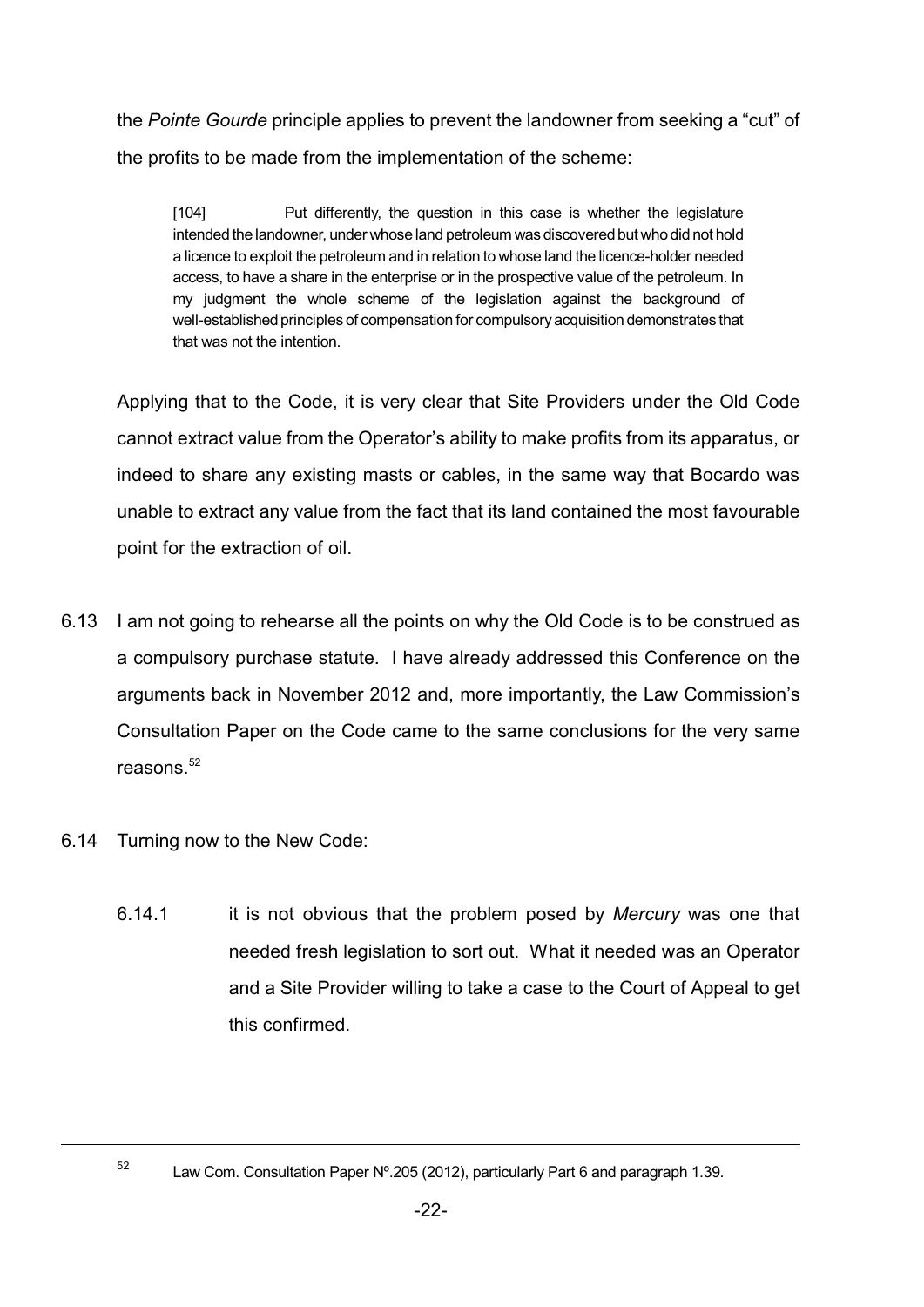6.14.2 But, as we have some new legislation, it is a shame that the draftsman has chosen to fiddle about with the existing words of paragraph 7, which have been interpreted once and wrongly, so producing a new formula which is untried. The draftsman could have simply imported *all* of the well-established machinery for assessing compulsory purchase compensation to be found in the Compulsory Purchase Act 1965, the Acquisition of Land Act 1981 and the Land Compensation Acts 1961- 73, not just bits of it as he has done in New Code Paragraph 84.

Why reinvent the wheel and risk it turning out to be the same shape as a 50-pence piece?

6.15 Let us see what the draftsman has done, starting with "compensation" under New Code Paragraph 23. Whilst it would have been nice to see an *express* recognition in paragraph 23 of the compulsory nature of the acquisition of rights, I do not believe that this adds much. New Code paragraph 23(3) provides:

The market value—

- (a) must be assessed on the basis of the value of the right or agreement to the relevant person, and
- (b) must not be assessed on the basis of the value to the operator of the right or agreement or having regard to the use which the operator intends to make of the land in question.

This is *Pointe Gourde*. These words make it clear that the Court is valuing the land over which the Code Powers have been imposed from the perspective of the Site Provider alone, disregarding the value of the land to the Operator. If there was a problem with Old Paragraph 7, which I doubt, this solves it.

6.16 The Site Providers get a benefit - of sorts - with an express assumption that the seller is "willing", even though the right to consideration only arises because he is *not* willing: paragraph 23(2). This is not much of a *quid pro quo*. Old Paragraph 7(1)(a)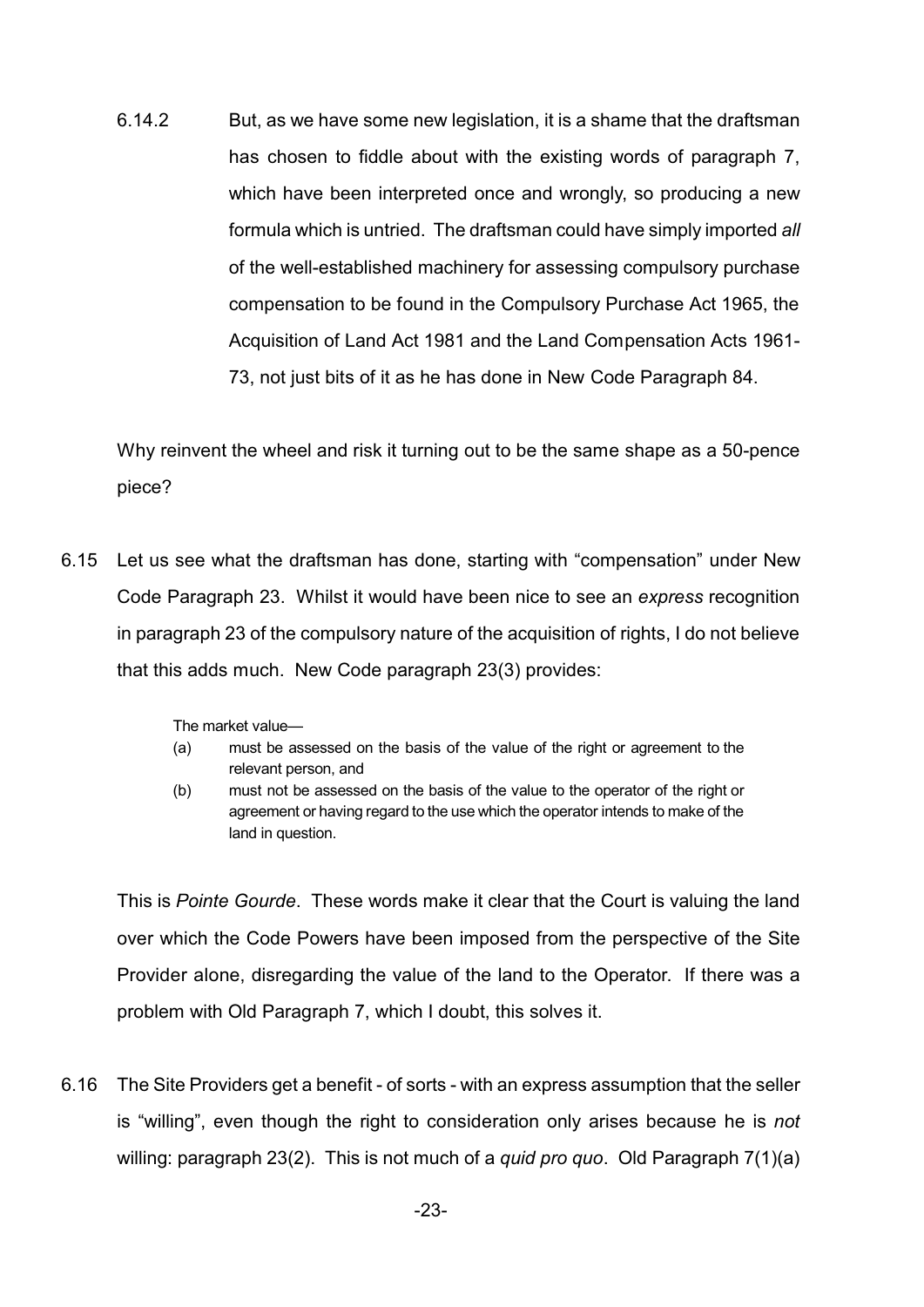so provides already and, in any event, it is an essential assumption in all CPO and, for that matter, "Red Book" valuations.<sup>53</sup> Not disregarding the fact that the sale is by compulsion would reduce the value of the land to a nominal sum, very close to zero, because the land could be acquired at less than market value. So, to require the court to assess compensation on the basis that there was not a hypothetical open market sale would reduce the compensation to whatever nominal sum the Operator might choose to pay. 54

6.17 An additional advantage for the Operator is found in New Code paragraph 23(4)(a), which directs that, when assessing "consideration":

The market value *[of the land being acquired]* must be assessed on the assumption that-

(a) there is more than one site which theoperator could use for the purpose for which the operator intends to use the land in question (whether or not that it actually the case) ...

This provision might be aimed at removing what, in compulsory purchase law and valuation, is sometimes called "key value".

6.18 As I have said, the basis of compulsory purchase is to give the landowner the value of his land, but for the intervention of the acquiring party and the scheme it is promoting. Part of that value, the "key value" as it is sometimes called, is the ability of the landowner to sell to others outside the scheme. Lord Nicholls explained this concept in *Waters v. Welsh Development Agency*: 55

> [64] One last point should be noted before returning to the present case. This concerns so-called "ransom" value or, less pejoratively, "key" value. I have already mentioned that under the "value to the owner" principle or the *Pointe Gourde* principle,

<sup>53</sup> *FR Evans (Leeds) Ltd. v. English Electric Co. Ltd.* (1977) 36 P&CR 185 (Donaldson J).

<sup>54</sup> The problem has arisen in on the drafting of rentreview clauses in cases such as *Law Land Co.Ltd. v. Consumers Association* [1980] 2 EGLR 109 (CA) and *Sterling Land Office Developments Ltd. v. Lloyds' Bank plc* [1984] 2 EGLR 135 (Harman J). In both cases, the Court effectively redrafted the clause to provide for an assumed open market transaction where both parties were deemed willing.

<sup>55</sup> [2004] 1 WLR 1304. *Batchelor v. Kent County Council* (1989) 59 P&CR 357, 361 (CA).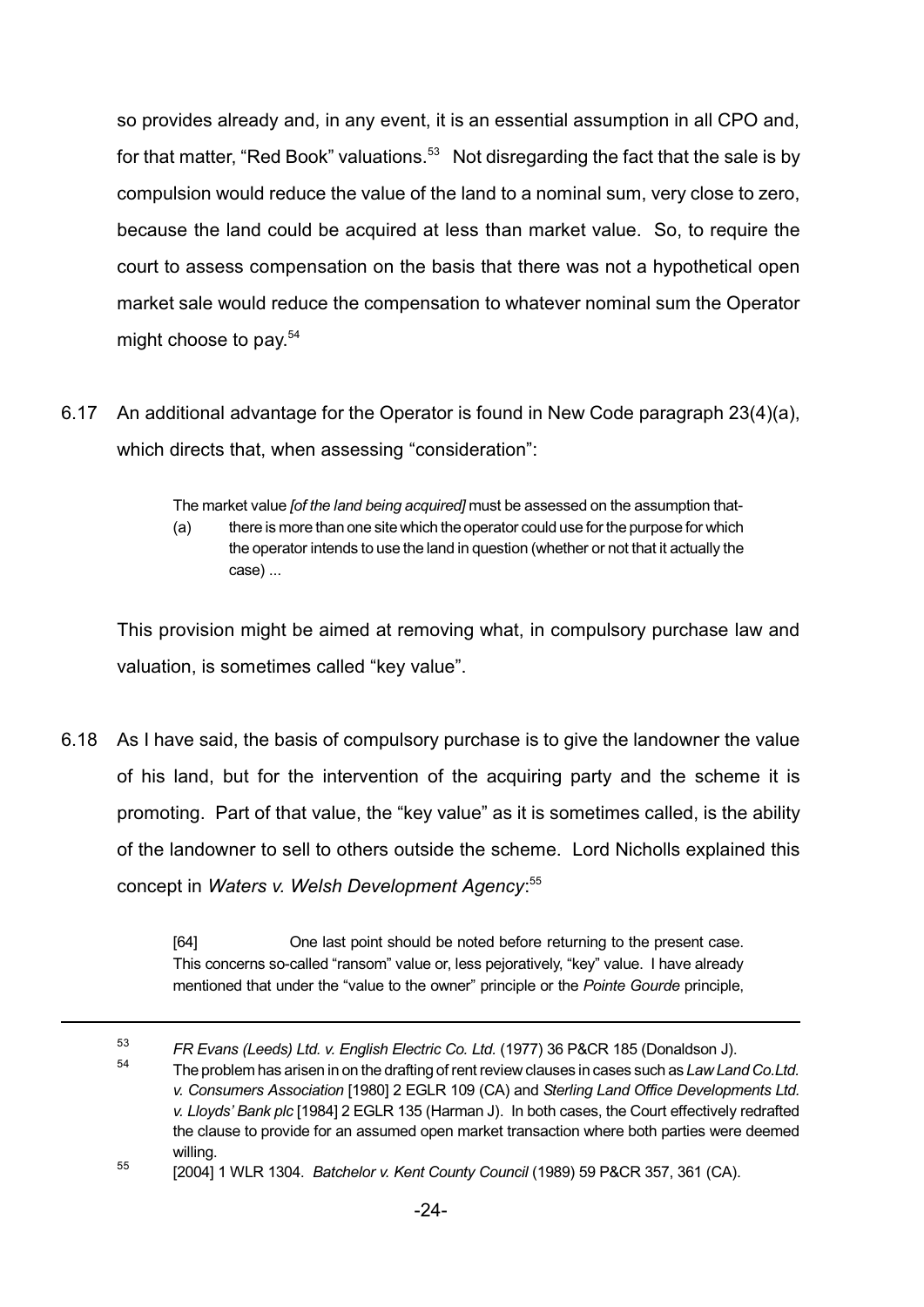whichever nomenclature is preferred, the pressing need of an acquiring authority for the subject land as part of a scheme should be disregarded when assessing its value for compensation purposes. The value of the land is not the price a "driven" buyer would be prepared to pay. But a strip of land may have special value if it is the key to the development of other land. In that event this feature of the land represents part of its value as much for purposes of compensation as on an actual sale in the open market.

[65] The intersection of these two principles was identified neatly by Mann LJ in *Batchelor v. Kent County Council*: 'If a premium value is "entirely due to the scheme underlying the acquisition" then it must be disregarded. If it was pre-existent to the *[scheme]* it must in my judgment be regarded. To ignore the pre-existent value would be to expropriate it without compensation and would be to contravene the fundamental principle of equivalence ...'.

- 6.19 If that "key value" was the conceptual target, then the draftsman has landed a very accurate shot, with no "collateral damage". If new Paragraph 23(4) means what I think it is meant to mean, it prevents Site Providers from arguing that their site has an advantage or special benefit *for an Operator* which can be used to increase the sum payable as "consideration", but still preserving its value for other purposes.
- 6.20 That analysis is perfectly consistent with a policy of preventing the Site Provider from making any gain from the compulsory acquisition of their Site for Code Purposes. The Site Provider's land now has no such advantage, because there is deemed to be "more than one site which the operator could use for the purpose for which the operator intends to use the land in question". This is consistent with the clear policy underlined by the importation of *Pointe Gourde* by new paragraph 23(3).
- 6.21 New paragraph 23(4)(a) is also apt to preserve the right of a Site Provider to receive consideration for the loss of any development value or other value to him which derives from the use of the land for any purpose other than for Code purposes. This is all getting a bit abstract, so here is an example. Imagine that the *only* tall building in a town which is suitable for locating a mast is a modern residential block. Imagine also that the owner has a reasonable prospect of being able to erect an additional, and valuable, penthouse on the existing roof of the building, which plan will be thwarted if an Operator plonks a mast on the roof.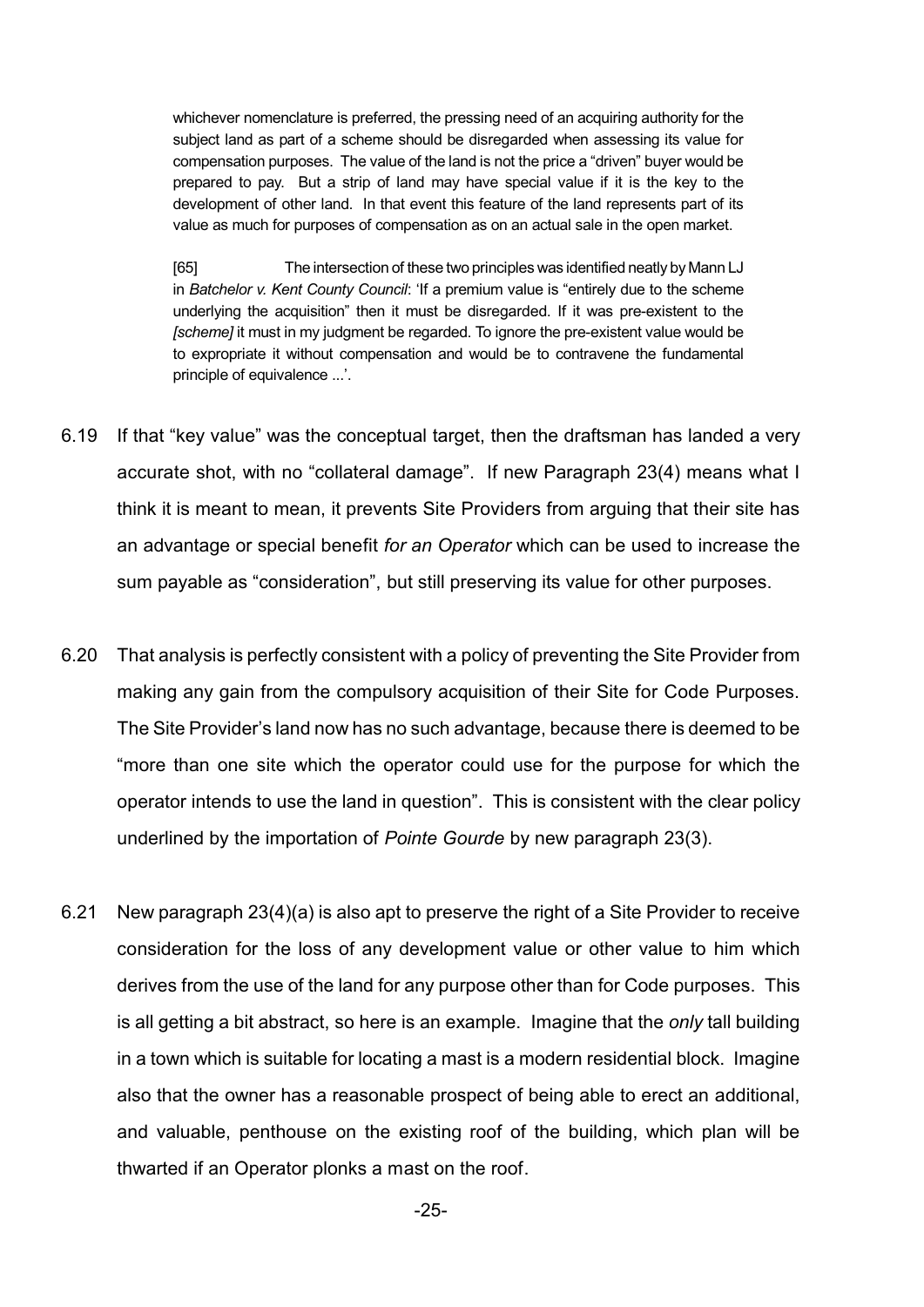- 6.21.1 The Site Provider cannot enhance his payment of "compensation" from the Operator by reference to the fact that there is only one tower in town, as there is deemed to be "more than one site which the operator could use", even though this is counter-factual (or "post-truth"). There is no ransom value in the actual roof, as there is a perfectly good nonexistent roof the Operator can use - at least for valuation purposes.
- 6.21.2 But the Operator cannot rely on the fact of the hypothetical roof to remove that element of "consideration" which reflects the loss of the development rights. The hypothetical roof is deemed to be "one that the operator could use" for *his* purposes, but that is all one is told to assume. If the Operator chooses to erect his mast on the actual building which has development value, he must pay for the privilege because the deemed alternatives have no characteristics, other than being land the Operator could use.
- 6.22 I have heard it said that the Site Provider can increase the value of his site under New Code Paragraph 23 by stating his intentions to obtain planning permission so that he can himself erect some telecoms infrastructure, such as a mast, without himself being an Operator. It is said that this will circumvent the assumptions in the new paragraph 23.
- 6.23 I struggle to see how this proposition works:
	- 6.23.1 The market who will want to take advantage of this infrastructure will be predominantly Operators. There may be some others in the market, such as non-Code broadcasters, but let us assume they do not exist for the moment.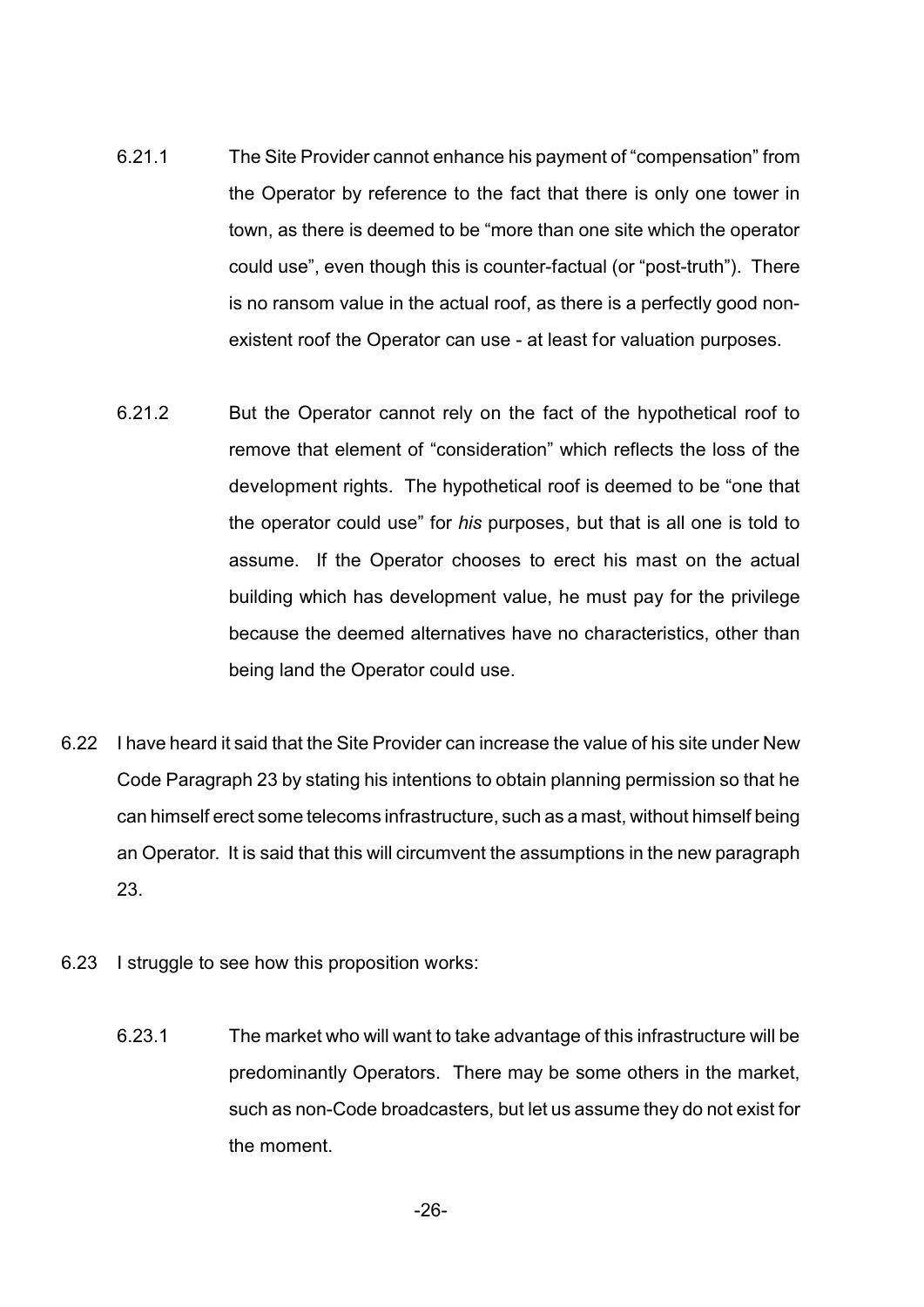- 6.23.2 All Operators can acquire the site (including the infrastructure) by using the New Code.
- 6.23.3 The New paragraph 23 directs the valuation to be on the bases that:
	- 6.23.3.1 the Operator's use of the land (including the mast) is to be disregarded under paragraph 23(3) and
	- 6.23.3.2 there is deemed to be other sites available which the Operator could use.
- 6.23.4 Why, then, would the existence of a planning permission (or, for that matter the existence of an actual mast) affect values in this way?
	- 6.23.4.1 There is deemed to be other sites available which the Operator "could use", so neither the planning permission and existing mast add any value to the existing site.
	- 6.23.4.2 Nor can it be said that the planning permission and/or the mast will create competition between Operators for the site. Because all Operators can acquire a site on terms which disregard the effect of the Code on the value of the land and on the basis of other sites being available for them to use, they will not pay any more for the existing planning permission and mast anyway. Thus, there is no hypothetical Operator who will outbid the actual Operator because they can all bid on the same terms, namely that there are alternative sites.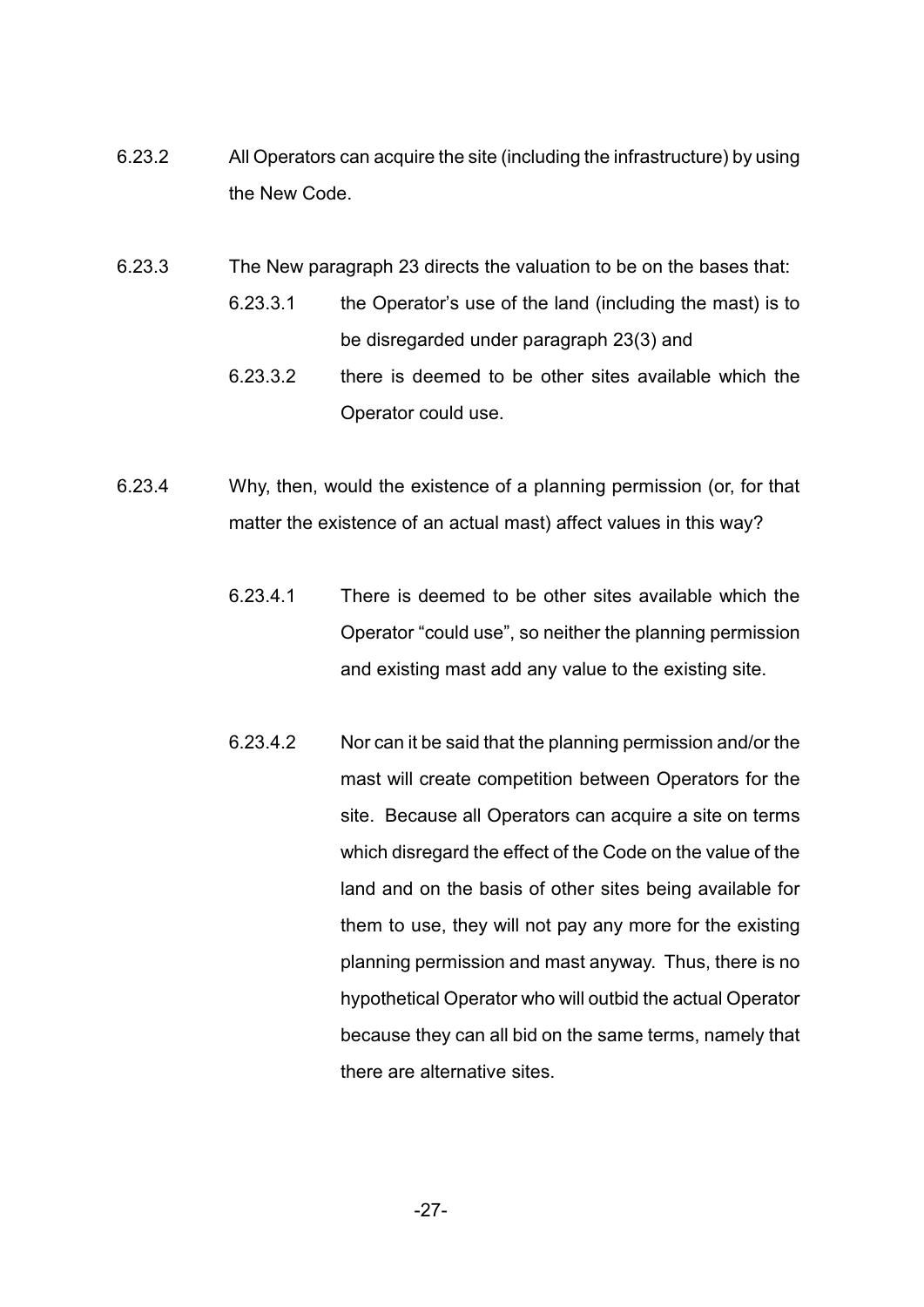6.24 That point about other Operators in the market having Code powers illustrates an interesting point on new paragraph 23(4)(b):

The market value *[of the land being acquired]* must be assessed on the assumption that-

... (b) paragraphs 15 and 16 (assignment of code rights and upgrading and sharing of apparatus) do not apply to the Code right or any electronic communications apparatus to which the code right could apply.

I do not understand this provision.

- 6.25 If the court is to disregard the fact that an Operator who is paying "consideration" under new paragraph 23 has the rights to assign, share and upgrade, the logical consequence of that disregard is that the value of those rights are to be "regarded" when undertaking the valuation. So, if those rights have a value and that value is to be "regarded", the Site Provider should have a right to see some of that value. That does not sound consistent with the policies of encouraging the speed of the roll-out of broadband, etc., and reducing the associated costs, by encouraging the sharing of electronic communications apparatus. In fact, it looks wholly contrary to that policy.
- 6.26 Moreover, it is internally inconsistent with new paragraph 23(3)(b), which directs the court to disregard "the value to the operator of the right or agreement" and "the use which the operator intends to make of the land in question". The value of the right to use the site to the Operator, especially if it is a mast site, may well include the ability to allow other Operators to share its electronic communications apparatus. Moreover, if one disregards the "use which the operator intends to make of the land in question", that use will include gaining income from sharing the site, so it is to be disregarded under this paragraph.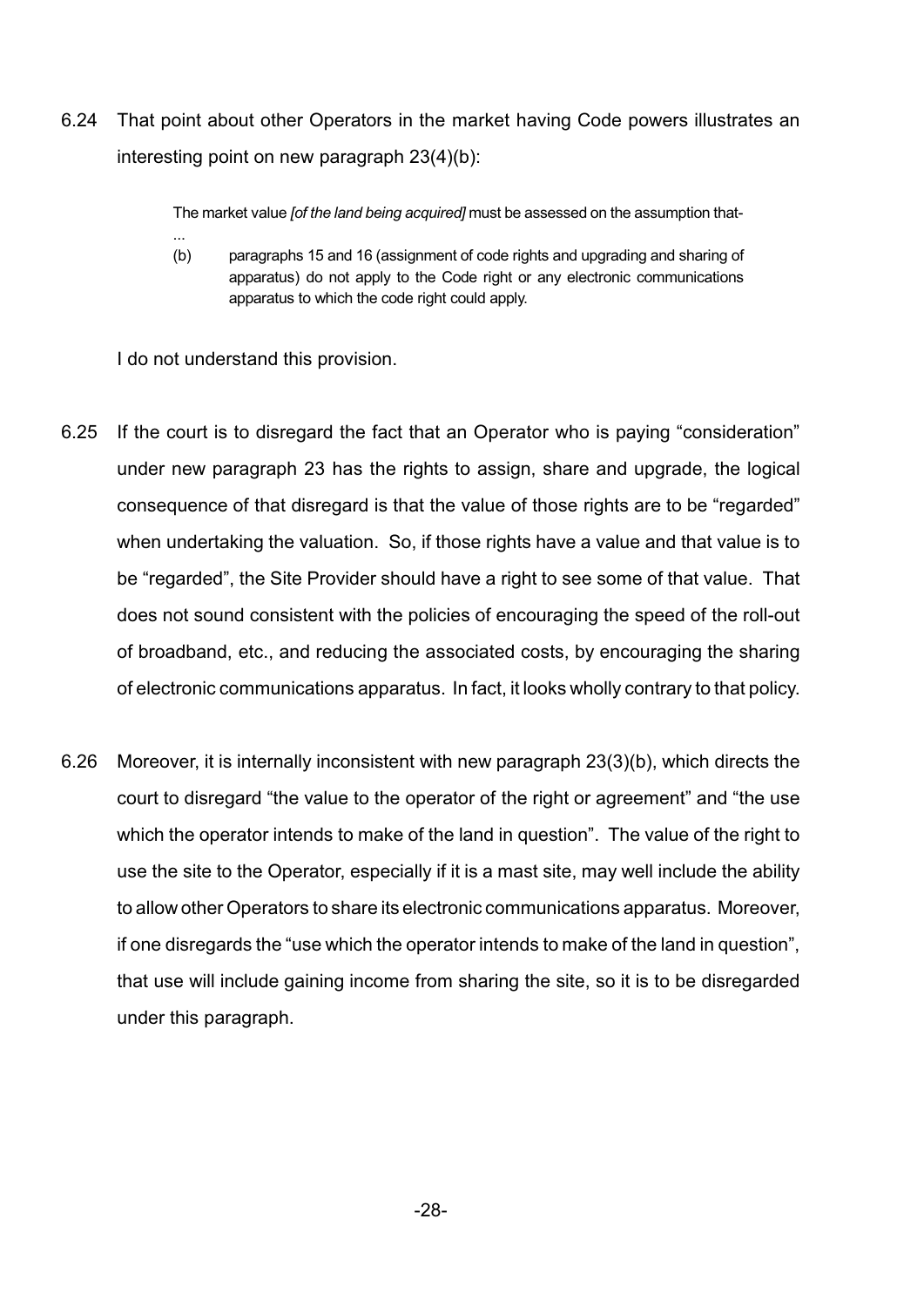- 6.27 The same points can be made in respect of the right to "upgrade", and draws into sharp relief the conceptual muddle caused by distinguishing between "upgrading" and "altering" which I have already referred to.<sup>56</sup>
- 6.28 If we assume that the rights to share and upgrade are to be given a value under paragraph 23(4) which is conceptually different from the value which is to be disregarded under paragraph 23(3), what is it? Is it the draftsman's intention to disregard the value of the site to the Operator for its own network uses, but to allow the Site Provider to "rentalise" the value to the Operator of allowing other Operators to make use of its electronic communications apparatus? Possibly. But, by the same logic, that would mean that the value to the Operator of the apparatus it initially installs is to be disregarded, but the latent value of the right to upgrade the apparatus later is to be *regarded*. That seems to flatly contradict the purpose of conferring a new right to "upgrade", in addition to continuing the policy of including "alterations" as a Code Power.
- 6.29 Here is where the effect of other Code powers comes back in. If the Site Provider can "rentalise" the value of, say, the right to upgrade, does that right even have a value. There is nothing to stop an Operator from using new paragraph 19 to dispense with a Site Provider's consent to permit additional apparatus being added to an existing Site.
	- 6.29.1 If it uses paragraph 19, then the Operator pays consideration under paragraph 23(3) which disregards the value to the Operator of the new apparatus.

56

See my paragraph 3.5 *et seq.*, above.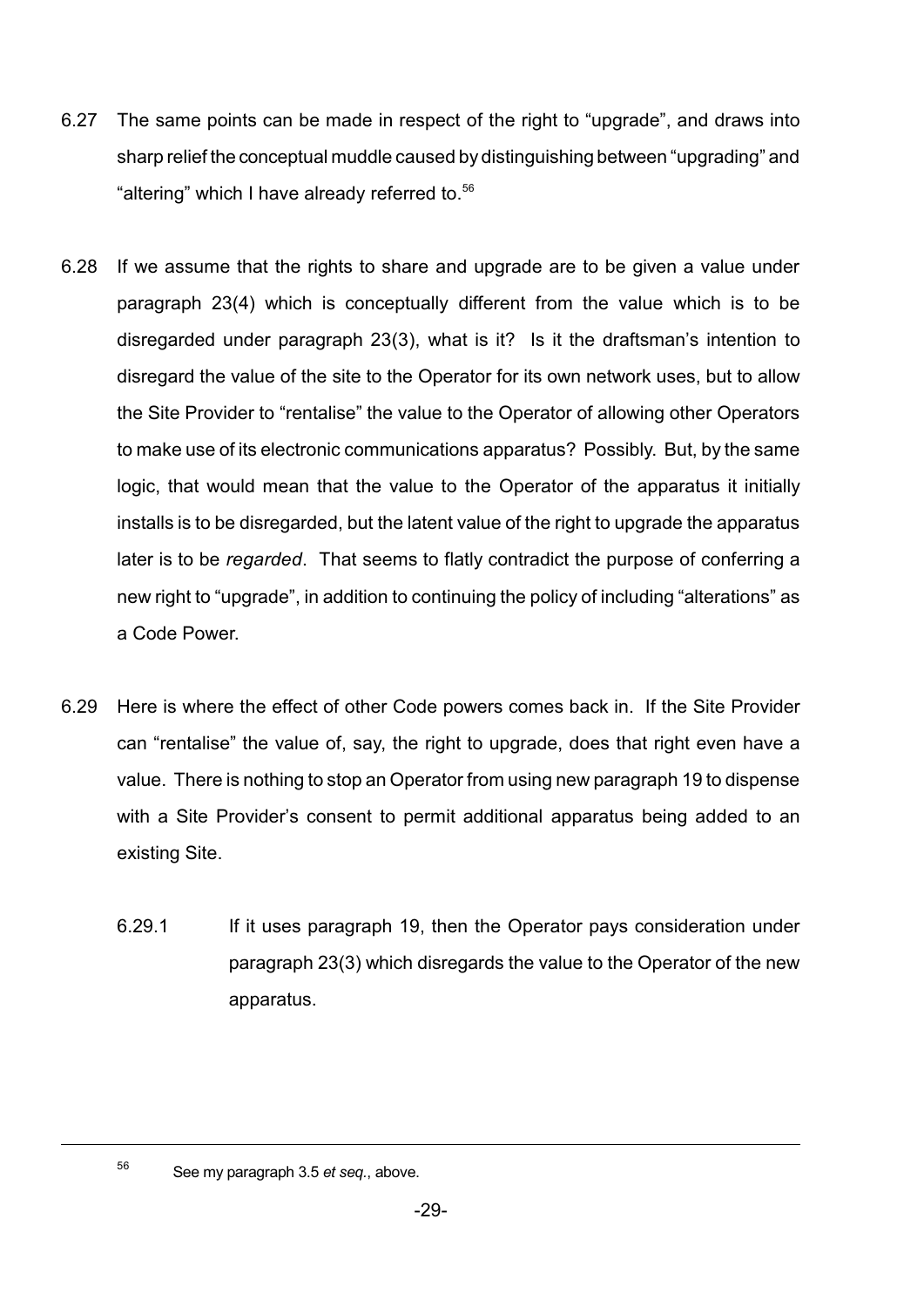- 6.29.2 So, the only immediate value to the parties of the right to "upgrade" is that it saves them both the cost, aggravation and delay of making an application under paragraph 19.
- 6.29.3 So, the value to the Operator which can be "rentalised" and shared with the Site Provider under paragraph 23(4)(b) is at best the avoided cost and delay associated with having to exercise its rights under the New Code?
- 6.29.4 That is a strange way to promote the roll-out of superfast broadband.
- 6.30 The same logic is more difficult to apply to sharing rights, because of that definition of "land". If an incoming Operator wishes to erect its own apparatus on the Site Provider's "land", the same argument as above applies. The only additional saving to the incoming Operator is only the avoided costs of its own application under paragraph 19. However, if it wishes to locate its own antenna on the Main Operator's existing mast, it cannot use this argument, because the mast is not "land". Logically, it becomes cheaper of the Main Operator when acquiring the site and paying consideration under new paragraph 23(4) if it cannot or will not share the apparatus going onto the Site, but will only share the Site itself. In view of the policies behind the new Code, this makes no sense.
- 6.31 There are two other minor problems with paragraph 23. First, the assumption of the deemed alternative Site in paragraph 23(4)(a) is going to be problematic. I have already heard tell of Site Providers' agents preparing to run an argument that the deemed alternative Site has characteristics which make it less attractive that the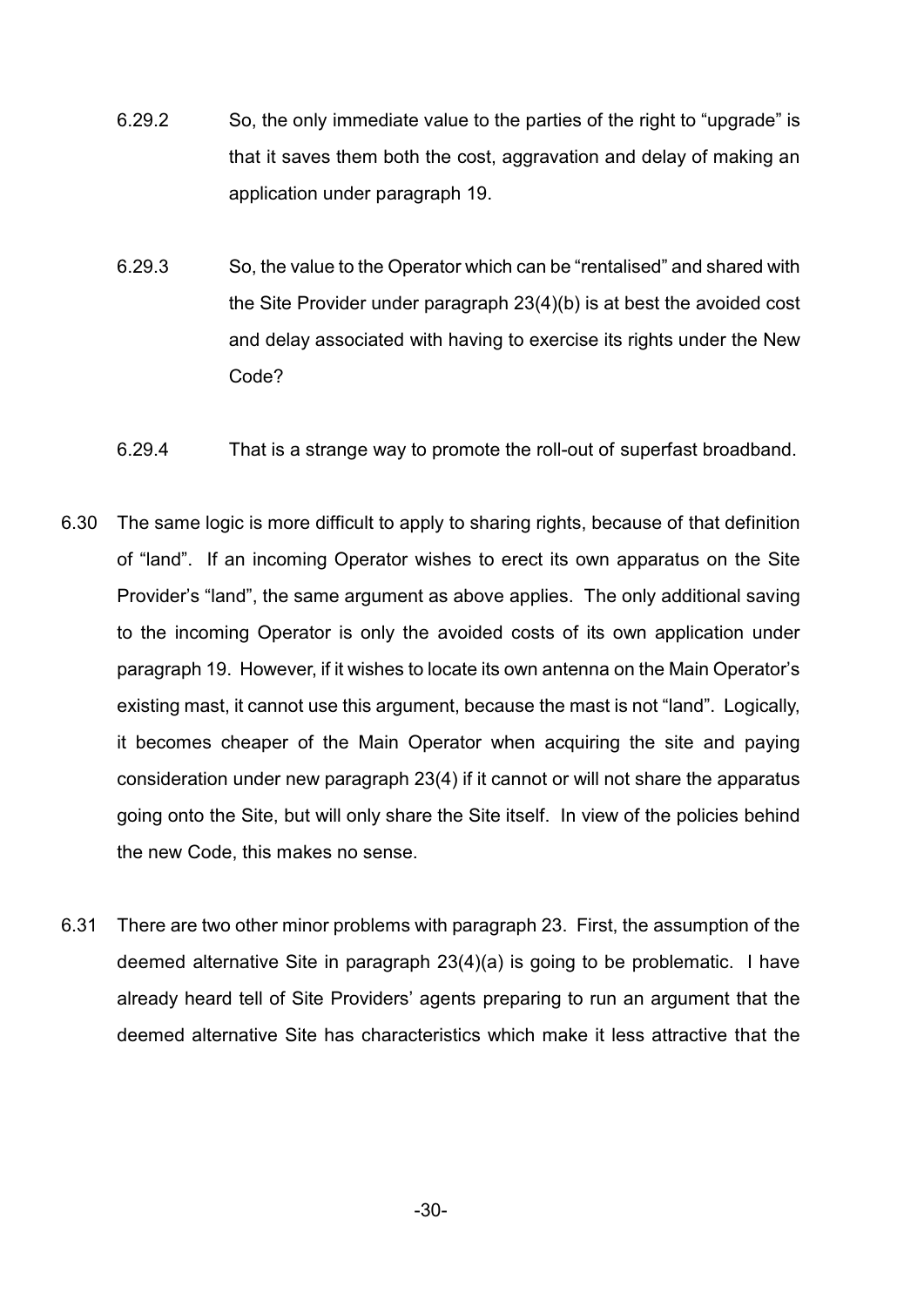actual Site, therefore arguing that the Operator will pay more under paragraph 23 for the actual Site, as the deemed alternative Sites are not so good. $57$ 

- 6.32 This is really daft, because the whole point of the alternative Site is that it is an abstract concept, which is intended to reinforce that the actual Site is to be valued without reference to the value to the Operator. It does not exist and has no characteristics. A simple drafting tweak would avoid many pointless arguments about this. $58$
- 6.33 Another small issue is the references to "market value" in new paragraph 23. It may be that the existing value of any given Site includes some element of value referable to its attractiveness to Operators. It is probably the case that a few square metres of the roof of an office building has no value other than for a Code Operator.<sup>59</sup> So, when assessing comparables, at least to begin with, the valuers may some arguments as to how best to strip out of "market value" the value of the Site for Code purposes which are now to be formally disregarded. I do not see a drafting solution to this, as it is essentially a valuation consequence of the existing "market" having departed from the old Code's disregard of the value of the Site to the Operator.
- 6.34 Now, a few words about a provision that was in the Old Code and has found its way into the New Code. Both codes provide for compensation for "injurious affection". This sounds smutty, but it is *not* something you will get into trouble for Googling on a work laptop.
- 6.35 Compensation for "injurious affection" is payable to landowners whose land is not acquired by compulsion, but whose land or rights thereover are adversely affected or

<sup>57</sup> This is a variation of the planning permission argument I mention in paragraph 6.22 above.

<sup>58</sup> The easiest tweak is probably to amend paragraph 23(4)(a) to state that the alternative Sites are also deemed to be identical to the actual Site for all purposes.

<sup>59</sup> Theoretically, there might be a non-Code broadcaster, but if the roof is big enough for two...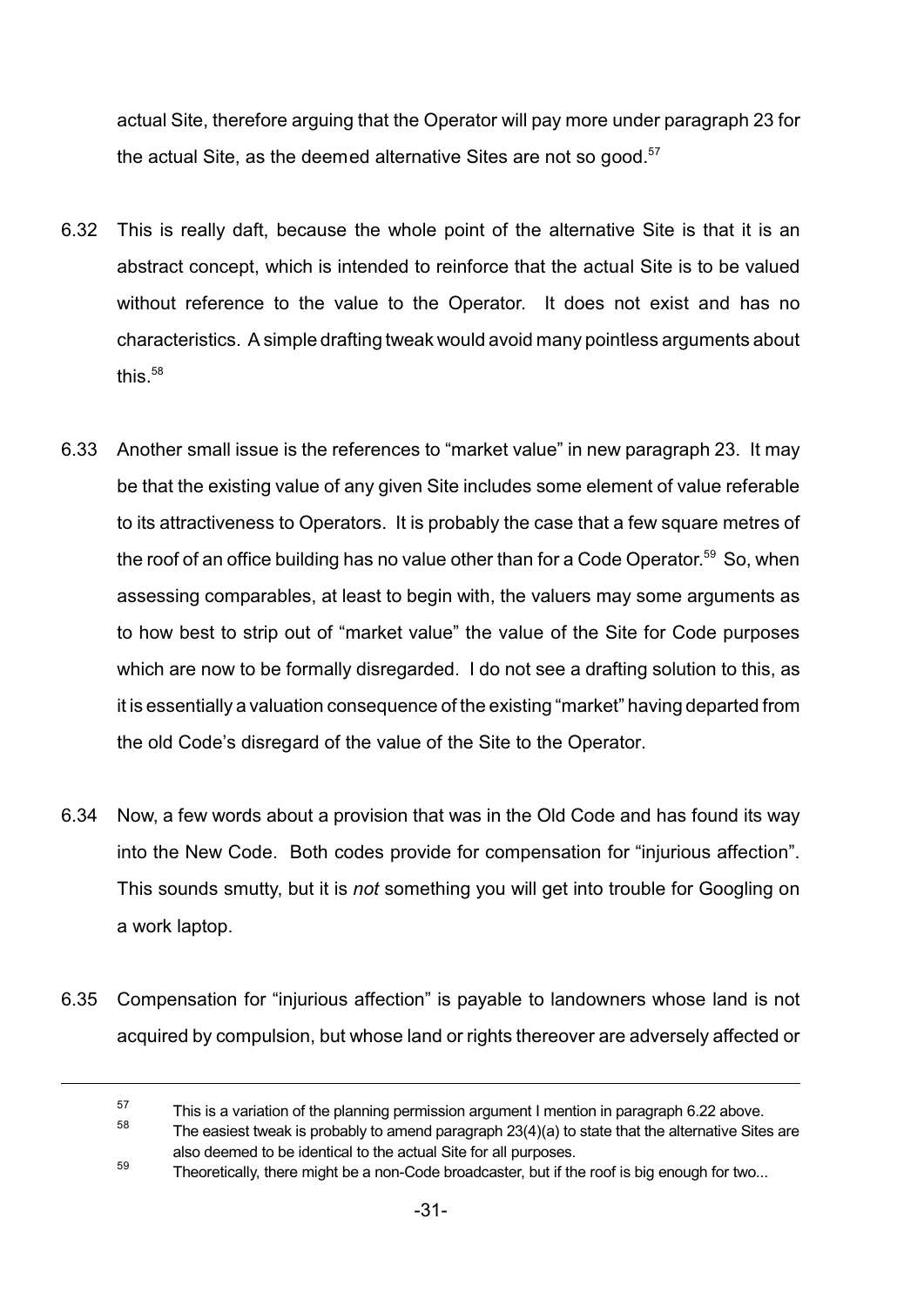"injured" by the acquisition of adjacent or adjoining land. The classic example of "injurious affection" is a homeowner who lives near a railway line, the land for which is compulsorily acquired. The homeowner is to be compensated for the devaluation of his land which is consequential upon the exercise of compulsory acquisition power, even though his land is not taken. $60$  This head of compensation is an essential part of any CPO system, precisely because a landowner can be adversely affected by something happening near to their land, but not on it, which they have no right to stop.

- 6.36 Old Code paragraph 16 provided for compensation for injurious affection and this is replicated in New Code paragraph 85. I do not think I have ever heard of any claim being made under old paragraph 16; it will be interesting to see if anyone braves a claim under New paragraph 85. Somehow, I doubt it.
- 6.37 Lastly, three cheers for the draftsman in this respect. Some of you may recall that the 2015 draft of the New Code, the one which was abandoned in January 2015, contained a bizarre power enabling the Secretary of State to promulgate regulations to change the basis on which consideration was to be assessed and, indeed, to repeal parts of the proposed New Code relating to the assessment of compensation. I was reminded of the old Groucho Marx joke: "Those are my principles, and if you don't like them... well, I have others".<sup>61</sup> This daft power has been removed. Good.

#### *7. Getting Possession from Operators - "Should I Stay or Should I Go?"*<sup>62</sup>

7.1 The last thing I want to mention is the new mechanism for getting Operators off land. Ignoring the "Special Regimes", the Old Code had two methods of removing

<sup>60</sup> *Sisters of Charity of Rockingham v. R.* [1922] AC 315 (PC); *Bolton Metropolitan Borough Council v. Waterworth* [1981] 2 EGLR 7 (CA).

<sup>61</sup> The attribution is disputed: *[https://en.wikiquote.org/wiki/Talk:Groucho\\_Marx](https://en.wikiquote.org/wiki/Talk:Groucho_Marx)*.

<sup>62</sup> "Should I Stay or Should I Go?" by The Clash (Topper Headon / Mick Jones / Paul Simonon / Joe Strummer).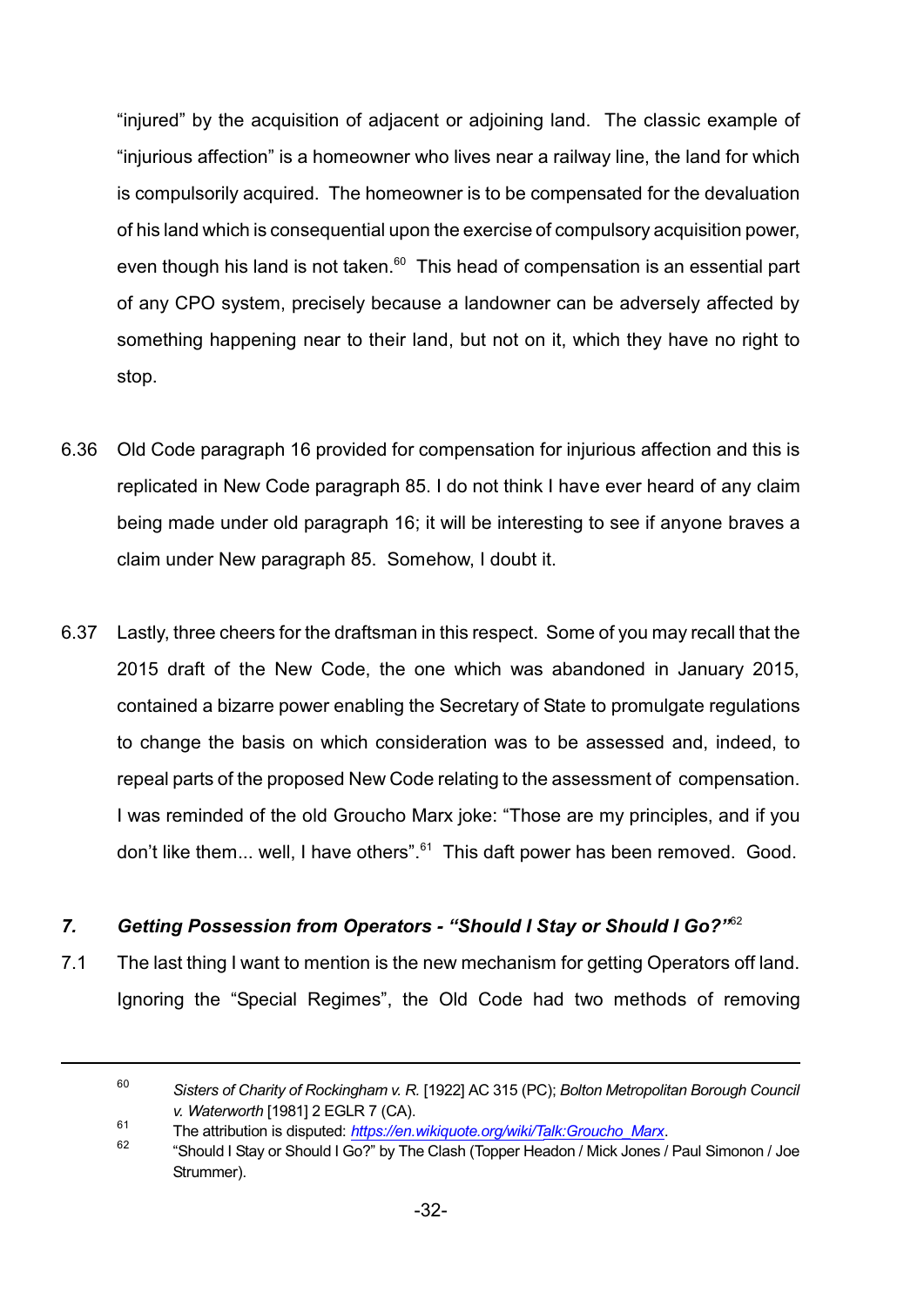Operators, in paragraphs 20 and 21. They are not the most fabulously well-drafted provisions, but as many commentators have said, they can be made to work.<sup>63</sup> And work they do: Operators vacate Sites week in, week out and there has only ever been one single reported case on these paragraphs in 32 years.<sup>64</sup>

- 7.2 Paragraphs 20 and 21 have now become paragraphs 27 to 43, and new obligations to reinstate have been introduced. The essential division of the Old Code was that paragraph 21 applied to claims for the removal of apparatus at the end of an agreement and paragraph 20 conferred an alternative right to have apparatus removed during the term of an agreement to facilitate redevelopment. These have been amalgamated into a rather complicated and very slow two-step process.
- 7.3 The basic provision is that Operators can no longer be the subject of a claim for their removal under the Code for no reason other than that their existing agreement has terminated by effluxion of time. $65$  New Code rights can only be terminated in accordance with their terms **and** for cause, including Operator default or the Site Provider's intention to redevelop the Site.<sup>66</sup>
- 7.4 Operators also now get a minimum of 18 months' notice, which is a very significant change to the existing 28 days notice periods in paragraphs 20(2) and 21(3).
- 7.5 On the face of it, that it all very sensible. In practice, almost all Operators voluntarily withdraw from Sites within 18 months, more or less, when old paragraphs 20 or 21

<sup>63</sup> There are a number of commentaries out there, including my talk to this Conference in 2013, the *Blundell* lectures of 2012 by Ms. Alicia Foo and Mr. Wayne Clark and the two Law Commission Reports.

<sup>64</sup> *Crest Nicholson (Operations) Ltd. v. ArqivaServices Ltd.*: see footnote 4 for the reference and hats off to Mr. Wayne Clark for heroically arguing this case on a basis diametrically opposed to his own many publications. Sometimes, that is what an excellent advocate has to do - and keep a straight face whilst doing it.

<sup>&</sup>lt;sup>65</sup> Old Code paragraph 21(1); New Code paragraph 30(4).<br><sup>66</sup> New paragraphs 20(1)(b) and 20(4). Lam geing to come

<sup>66</sup> New paragraphs 29(1)(b) **and** 30(4). I am going to come back to the ground for termination in new paragraph 30(4)(d) below in my paragraph 7.12.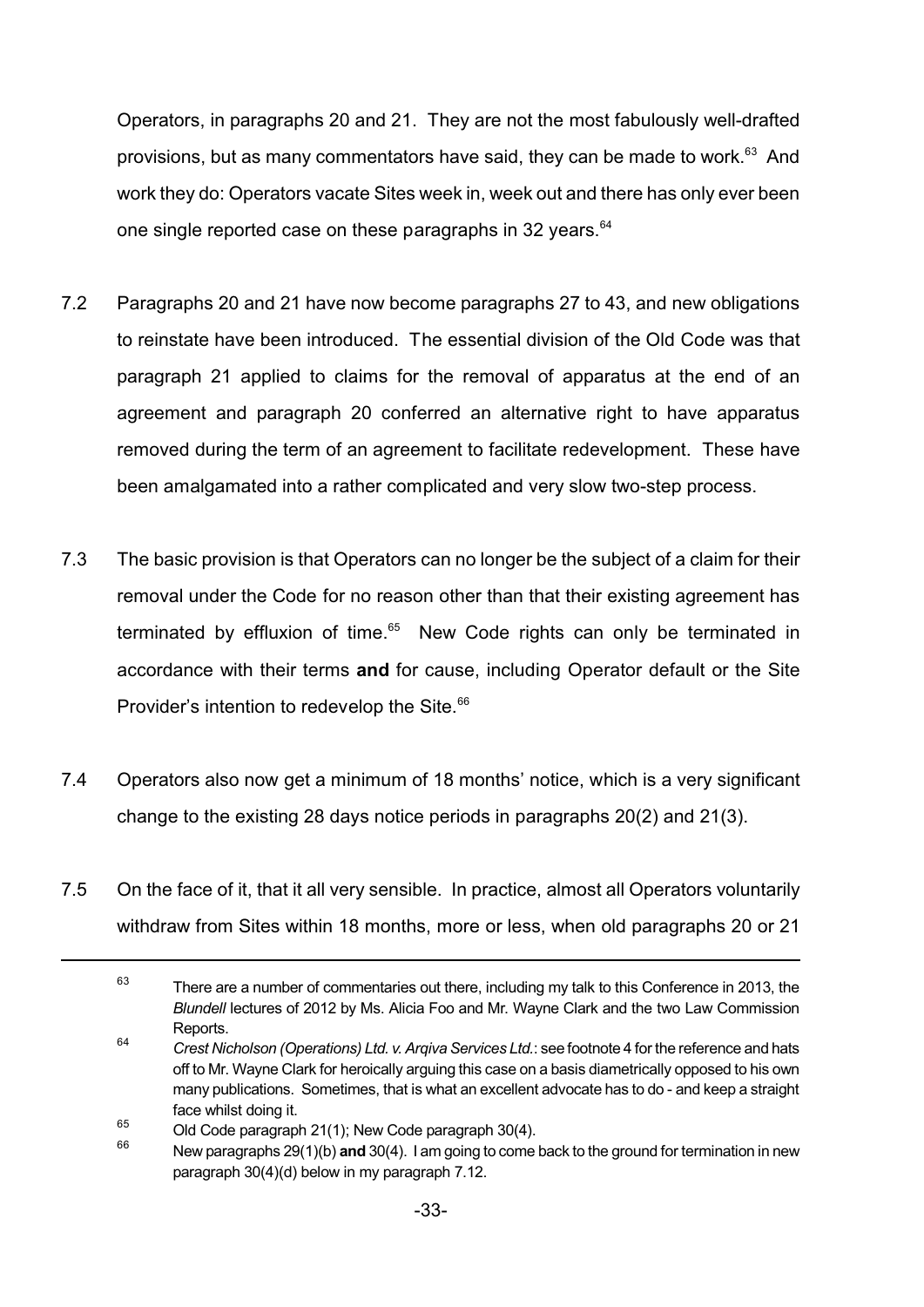are invoked, so the longer notice period is sensible and to be welcomed. So too is the additional and new concept in paragraph 32, which enables either party to a "Code Agreement" to force the renegotiation of the terms of an agreement which, but for the security conferred by new paragraph 29(2), would have expired by effluxion. This machinery works very well under the Landlord and Tenant Act 1954, being the difference between an "unopposed renewal" and an "opposed renewal" and works beautifully there.

- 7.6 So it all good? No. A small point first: the New Code imposes a double deadline on Operators, who need to both serve a counternotice and then commence proceedings within the set periods.<sup>67</sup> This is the same machinery as used to apply to tenants under the 1954 Act and was removed on the recommendations of the Law Commission as being too onerous and prone to go wrong. <sup>68</sup> The saving grace for Operators here is that failure to do either is not terminal, as the Site Provider still has to get an order to remove them under new paragraph 36(3)(b).
- 7.7 There are three bigger points. The first is on the new termination for redevelopment ground, paragraph 30(4)(c):

that the site provider intends to redevelop all or part of the land to which the code agreement relates, or any neighbouring land, and could not reasonably do so unless the code agreement comes to an end;

The problem is the reference to "intends".

 $67$  New paragraph 31(1).

<sup>68</sup> The Law Commission's recommendations were made in Law Com. Nº.208 in 1992 and given effect to 11 years later by *The Regulatory Reform (Business Tenancies) (England and Wales) Order 2003*, (SI 2003/3096). Presumably, the delay was caused by us not having super-fast broadband.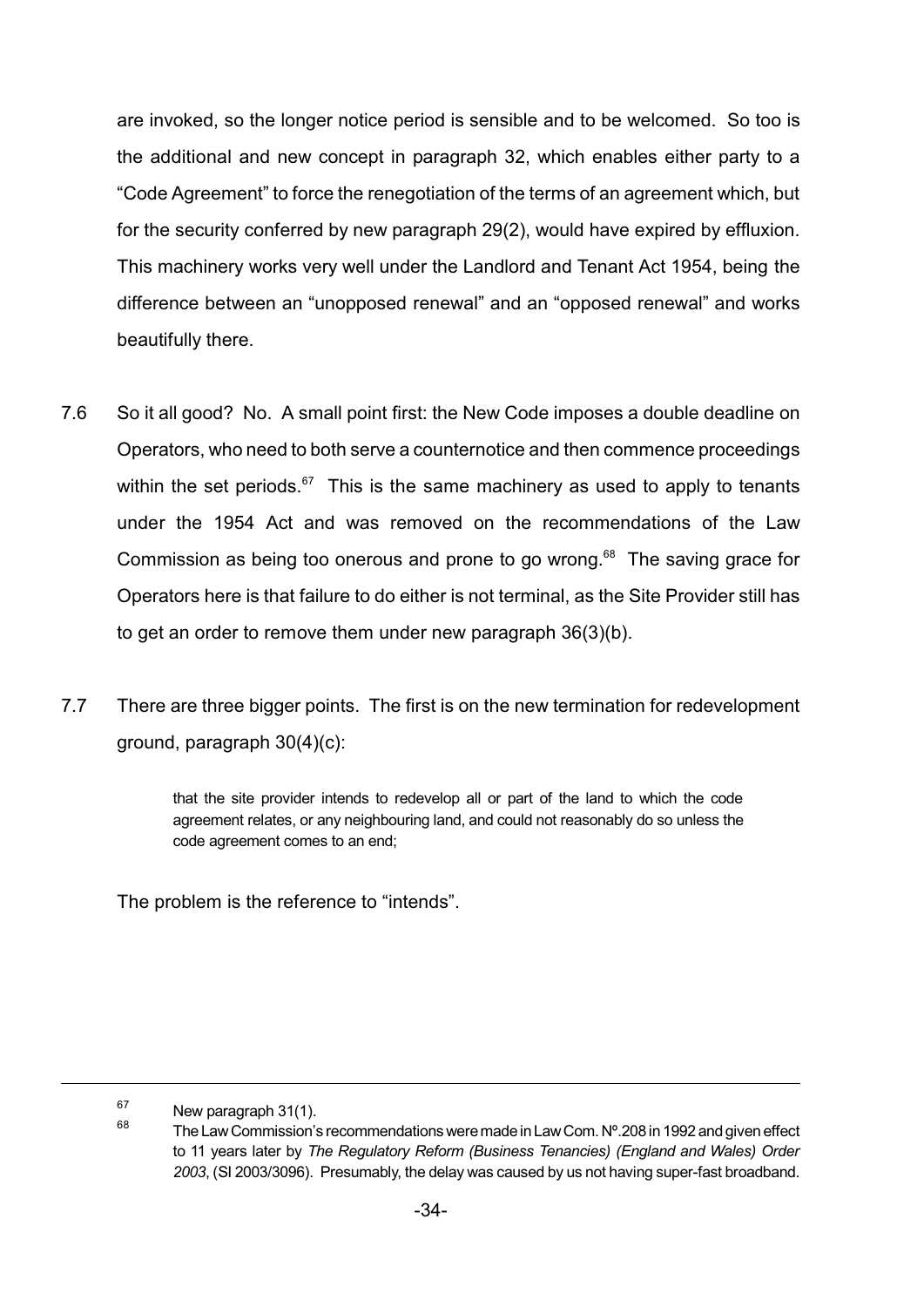- 7.8 In law, "intention" has developed a bespoke meaning, which derives from the famous judgment of Asquith LJ in *Cunliffe v. Goodman.*<sup>69</sup> This definition has two limbs: the person with the stated intention has to have a settled desire to do whatever he intends to do and he also has to have "a reasonable prospect of being able to bring about, by his own act of volition", without " too many hurdles to overcome, or too little control of events".
- 7.9 This test works fine in the context of the 1954 Act, section 30(1)(f), where there is plenty of case law which tells landlords how to successfully plan their campaigns to obtain possession. However, that section dictates when the landlord's plans must be ready to be implemented: "on the termination of the current tenancy".<sup>70</sup>
- 7.10 Under New Code paragraph 30(4), there is no equivalent to those words, so there is no reference point by which to decide *when* the Site Provider has to make good its "intention": next week? Next Year? Next ten years? "A reasonable time"? Perhaps the "12<sup>th</sup> of Never"? This is just poor drafting. A court could rescue this either by implying in the words "within a reasonable time", or by implying a reference to the notice provision: either implication would make the drafting workable, albeit at the cost of piling uncertainty upon uncertainty for no discernable policy reason. Both alternatives could be supported by analogies with cases decided under differing provisions of the 1954 Act.<sup>71</sup>

<sup>69</sup> [1950] 2 KB 237 (CA). The case was actually concerned with the Landlord and Tenant Act 1927, but was approved as appropriate for section 30(1)(f) in *Betty's Cafés Ltd. v. Phillips Furnishing Stores Ltd.* [1959] AC 20 (HL), *per* Viscount Dilhorne. This definition now applies generally: see, *inter alia*, *R. v. Saik (Abdulrahman)*[2007] 1 AC 18 (HL); *Attorney-General v. Times Newspapers Ltd.* [1989] 1 FSR 457 (Morritt J); and *R. (on the application of Extreme Oyster) v. Guildford Borough Council* [2013] EWHC 2174 (Admin) (Turner J).

<sup>70</sup> "that **on the termination of the current tenancy** the landlord intends to demolish or reconstruct the premises comprised in the holding or a substantial part of those premises or to carry out substantial work of construction on the holding or part thereof and that he could not reasonably do so without obtaining possession of the holding".

<sup>71</sup> *Method Development Ltd. v. Jones* [1971] 1 WLR 168 (CA), *London Hilton Jewellers Ltd. v. Hilton International Hotels Ltd.* [1990] 1 EGLR 112 (CA) and *Edwards v. Thompson* (1990) 60 P&CR 222 (CA), would all support the implication of "a reasonable time".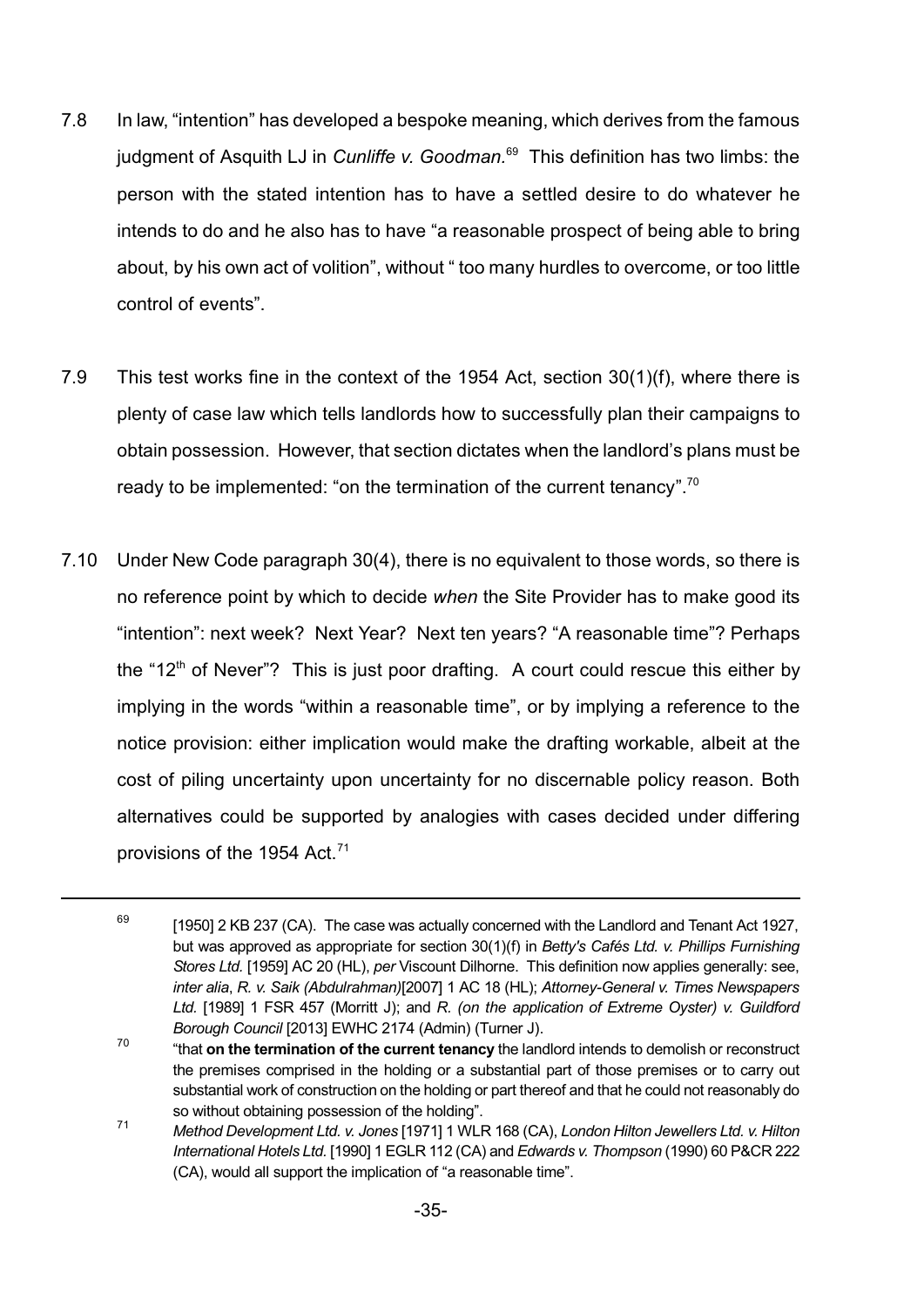- 7.11 Here is a brief diversion. The same "intention" test applies now to the test for whether the Site Provider's agreement to the exercise of Code Powers should be dispensed with: new paragraph 20(5). How that is meant to work without a defined time frame is, frankly, beyond me. This is *terrible* drafting. 72
- 7.12 I move onto the second problem. A new ground for seeking termination of a Code agreement is:<sup>73</sup>

that the operator is not entitled to the code agreement because the test under paragraph 20 for the imposition of the agreement on the site provider is not met.

The paragraph 20 test is for dispensing with a Site Provider's agreement to the imposition of an agreement: it is the replacement for paragraph 5. There are three conditions for the imposition of an agreement under new paragraph 20:

- 7.12.1 prejudice caused to the Site Provider is capable of being adequately compensated by money; **and**
- 7.12.2 the public benefit likely to result from the making of the order outweighs the prejudice to the Site Provider, having regard to the public interest in access to a choice of high quality electronic communications services; **but**

 $^{73}$  New Code paragraph 30(4)(d).

<sup>72</sup> There is no notice period to provide a frame of reference, so perhaps the period in just"a reasonable time" - whatever that is? In cases on redevelopment break clause cases under the 1954 Act, the Court takes as the time frame for the possibility of redevelopment (as it is *not* an intention test) the length of the lease sought: *National Car Parks Ltd. v. Paternoster Consortium Ltd*. [1990] 1 EGLR 99 (Sir Nicolas Browne-Wilkinson V-C), *Becker v. Hill Street Properties Ltd.* [1990] 2EGLR 78 (CA) and *Davy's of London (Wine Merchants) Ltd. v. City of London Corporation* [2004] 3 EGLR 39 (Lewison J). Paradoxically, if that approach was applied to the Code, it would encourage Operators to seek shorter agreements, with all that follows for the ability to get a return on the investment.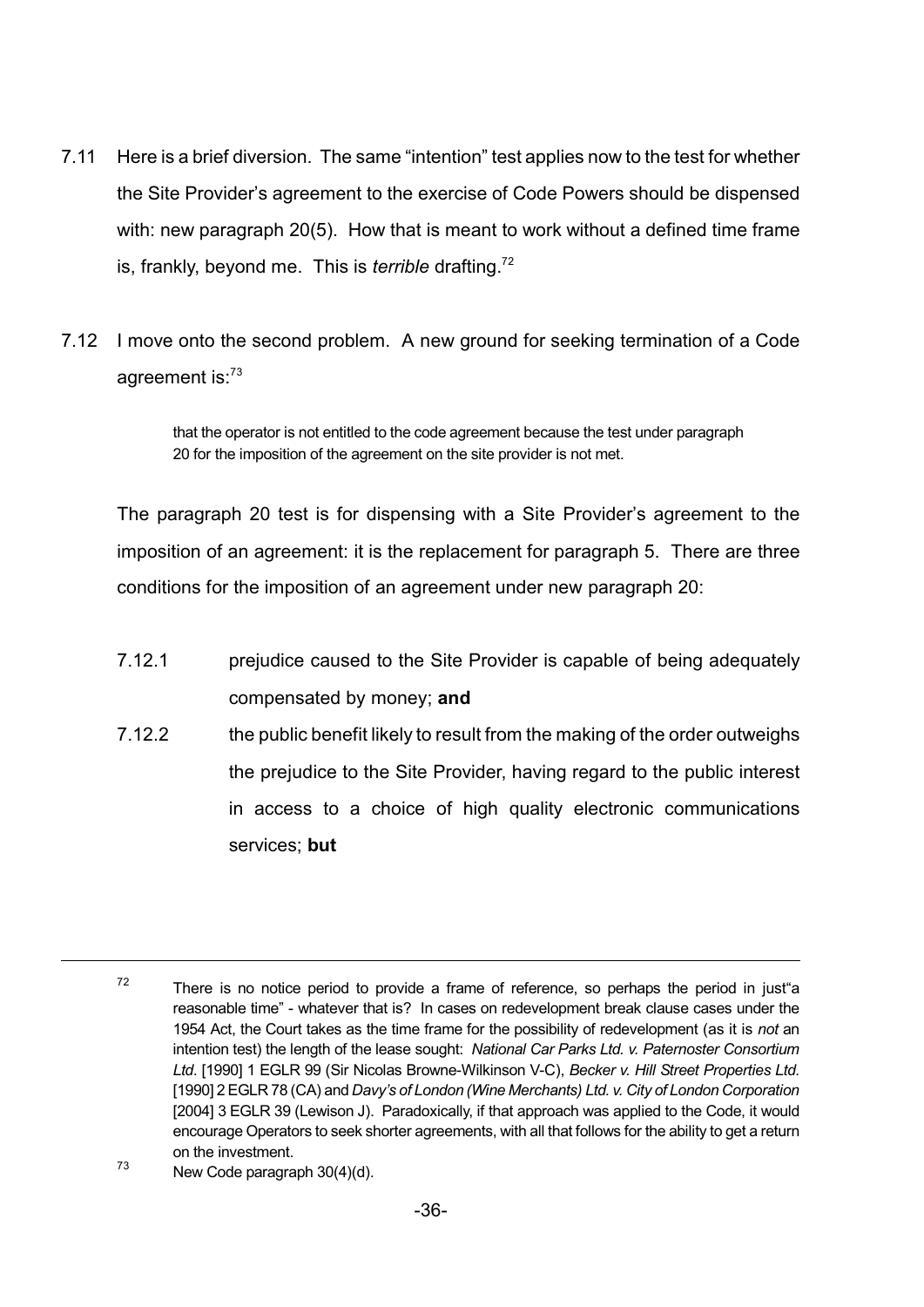- 7.12.3 the court may not make an order under if it thinks that the Site Provider "intends" to redevelop all or part of the Site and could not reasonably do so if the order were made.
- 7.13 That last provision, which is in new paragraph 20(5) is already a separate ground for seeking an order for the termination of an agreement under new Paragraph 30(4)(c), so it is not obvious how and why these two cumulative tests should apply in paragraph  $30(4)$ .<sup>74</sup>
- 7.14 More importantly, I cannot quite see why this new ground exists. The first condition is, in reality, meaningless: the day-in, day-out function of a court system is to adequately compensate, with money, prejudices which people are caused, in every imaginable circumstances and no few which are not. Because paragraph 20 applies cumulatively, the issue of the public benefit outweighing the prejudice to the Site Provider of continuing to have the agreement imposed only arises if the prejudice is one which cannot be compensated. This provision is just ink on paper.
- 7.15 The third problem is a big one for Site Providers. It is the sort of problem which ought to make potential Site Providers think very carefully about entering into an agreement with a Code Operator. New paragraphs 29-30 provide that a Code Agreement can only be terminated in accordance with its terms and for cause.<sup>75</sup> If the Site Provider can make out its grounds for termination, the court must make an order under new paragraph 31(4) for the termination of the existing right.
- 7.16 So far, so good. Once the Site Provider has proved his ground under paragraph 30(4) and got his order under paragraph 31(4) he has seen a lot of time pass. He has to give 18 months notice, although the Operator who challenged the notice has
	- 74 A simple drafting fix would be to make paragraph 30(4)(d) exclude paragraph 20(5) from the imported test.
	- <sup>75</sup> New paragraphs 29(1)(b) **and** 30(4).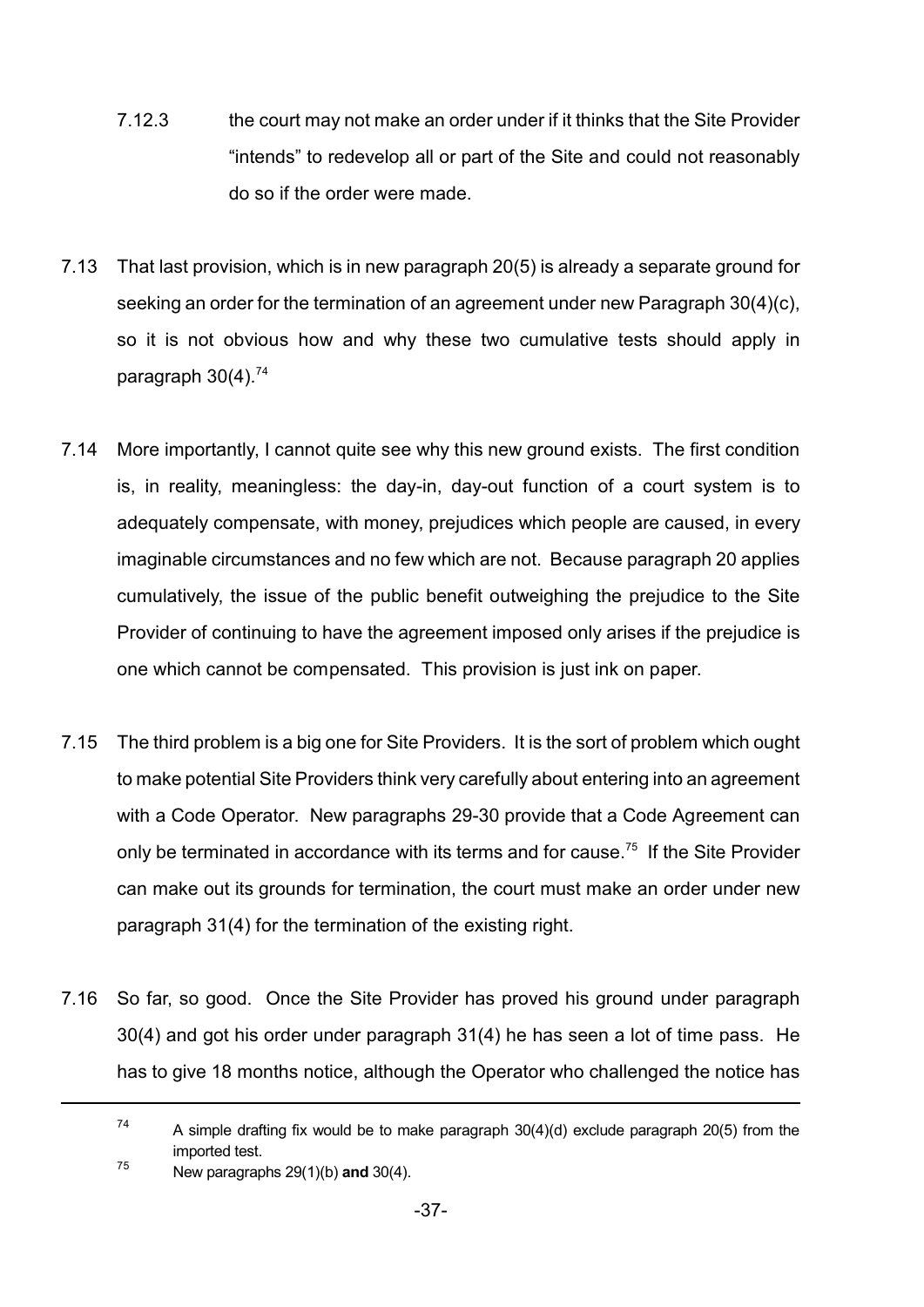to have started a claim within three months, but given the delays in the court process, 18-24 months will have gone by.

- 7.17 Which is why the Site Provider will be ecstatic to see that getting this paragraph 31(4) order entitles him to serve a notice under new paragraph 39(2), giving the Operator notice to vacate within a "reasonable period". The current drafting of paragraph 39(6) does not say whether or not that period has to have expired first, but in any event, the Site Provider then has to start a *new claim* for the removal of the apparatus. More costs; more delays; more lawyers' fees (every cloud, etc.).<sup>76</sup>
- 7.18 There is a small glimmer of light: the Site Provider who is forced to seek an order under paragraph 39 has a right to compensation for any losses suffered in the period after the termination order under paragraph 31(4) came into effect, but before it was enforced by the making of an order for removal of the apparatus under paragraph 43(1).
- 7.19 And finally: one of the joys of the Old Code was finding the provision which actually conferred security of occupation on Operators: it was buried deep in paragraph 21(9). The New Code is a little better, but not much. Now security is conferred by the combined effect of paragraphs 29(2), 30(4) and 39(1). Good drafting.

# *8. Conclusion - "Same As It Ever Was":*<sup>77</sup>

8.1 Drawing together all of those strands I have had a chance to discuss today together leads me to a pretty clear conclusion. Most of the New Code does not do anything much that the Old Code did not do, but the things that it does which are new have not

<sup>76</sup> There is a parallel system in place for forfeiting long residential leases in the Commonhold and Leasehold Reform Act 2002, sections 166-8. It works after fashion, but it is an expensive and timeconsuming pain in the *reddendum* for landlords to operate.

<sup>77</sup> "Once in a Lifetime" by Talking Heads (David Byrne / Brian Eno / Chris Frantz / Jerry Harrison / Tina Weymouth).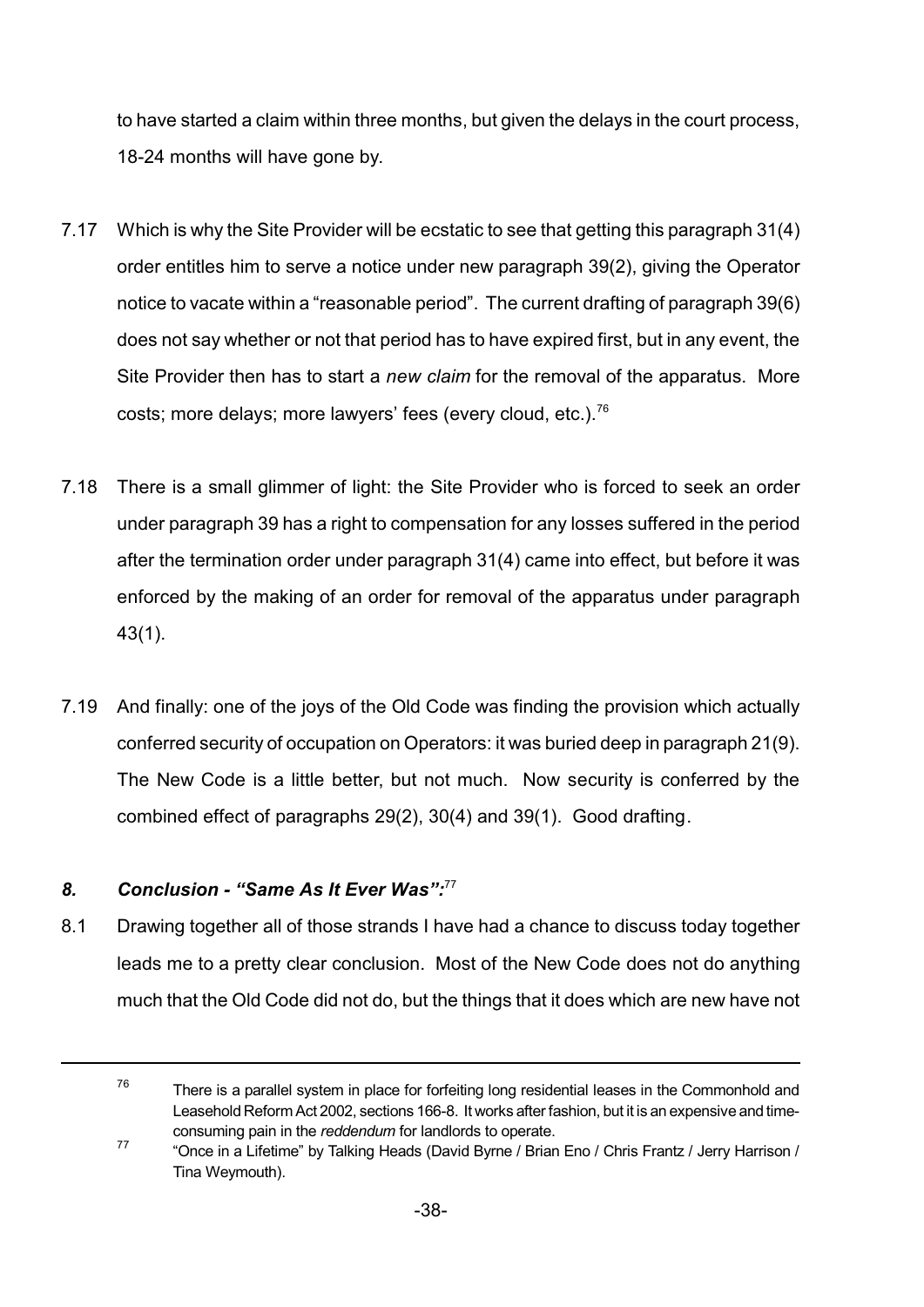been thought through - or drafted - as well as they might have been. I for one do not expect the New Code to actually deliver on the government's expressed policies. The New Code is not a radical departure from the Old Code and certainly no better drafted. More importantly, neither Operators nor Site Providers saw it as being in their commercial interests to use the Old Code, preferring a commercial approach to uncertain litigation. There is nothing in the New Code that it likely to make them change their approach.

- 8.2 Personally, I think that the proposed New Code is genius. Consider this:
	- 8.2.1 Everybody was agreed that the Old Code was badly drafted.
	- 8.2.2 The previous government had announced a policy to get the "best super-fast broadband in the EU" by 2015 and had failed to either deliver on the policy or keep us in the EU. An excuse might be needed.
	- 8.2.3 The Operators were complaining that their site acquisition costs were too high because of the Old Code and that was hindering their roll-out of the "best superfast broadband in the EU", even thought the evidence was plain that none of them were actually asserting their Code rights to acquire sites *and* that, on the proper analysis, the Code provided them with a power to acquire sites without reference to the value of the land to them. Another excuse might be needed.
	- 8.2.4 Therefore "something must be done".<sup>78</sup>

<sup>78</sup>

A fallacy dentified by Sir Humphrey Appleby in the 1988 "*Yes, Prime Minister*" episode, "*Power to the People*" (Jonathan Lynn / Anthony Jay), as "(1) We must do something. (2) This is something. (3) Therefore, we must do this".